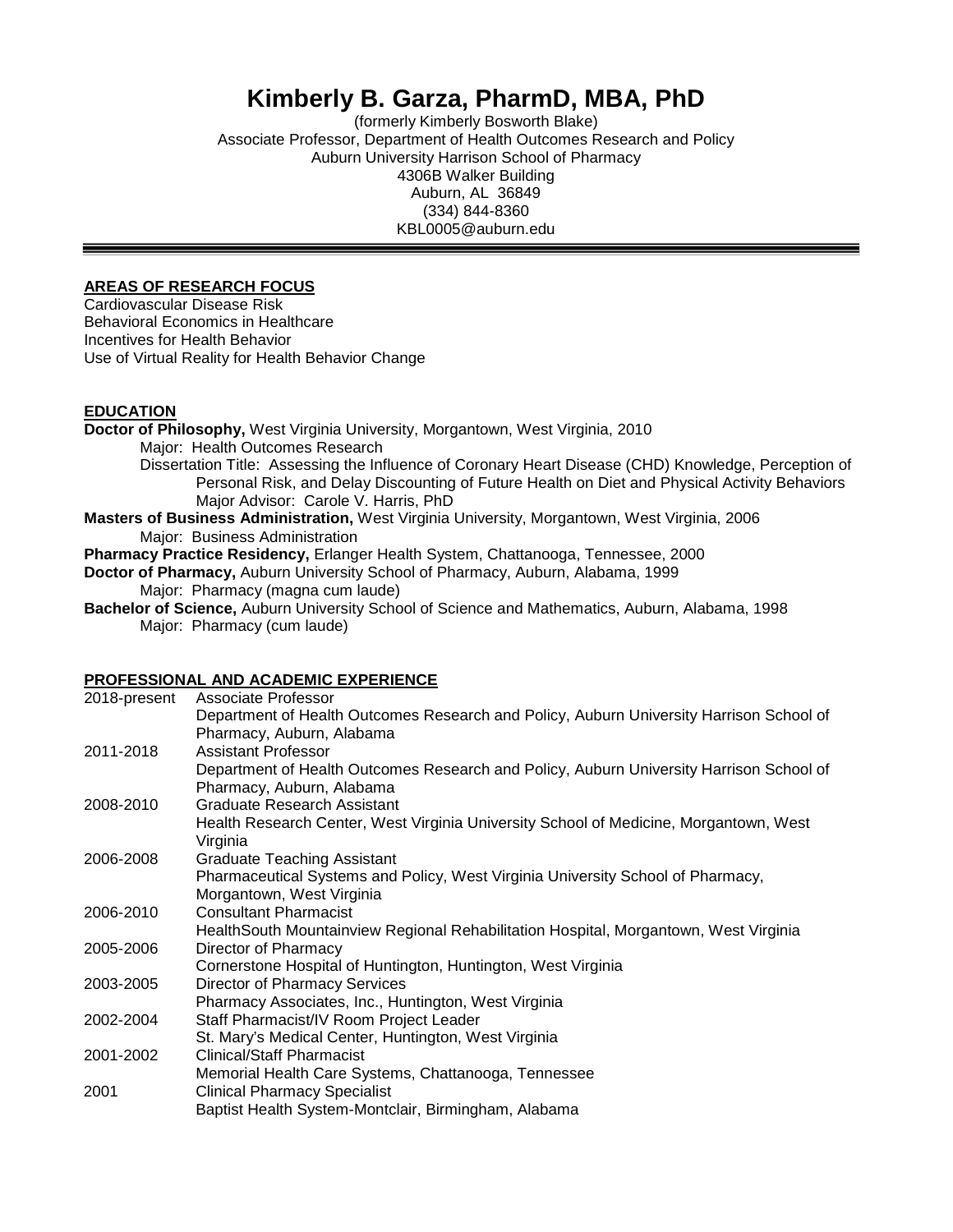| 2000      | Clinical Pharmacist                                    |
|-----------|--------------------------------------------------------|
|           | Carraway Methodist Medical Center, Birmingham, Alabama |
| 1999-2000 | <b>Pharmacy Practice Resident</b>                      |
|           | Erlanger Health System, Chattanooga, Tennessee         |

### **AWARDS AND HONORS**

American Foundation for Pharmaceutical Education (AFPE) 2019 William M. Heller Mentor of the Year Award Auburn University Harrison School of Pharmacy 2019 (Inaugural) Dr. Lucinda Maine Pharmacy Education Fellow American Association of Colleges of Pharmacy Social and Administrative Sciences Section 2018 Best Poster Award Auburn University 2017-2018 Outstanding Graduate Mentor Award Auburn University Center for Health Ecology and Equity Research (CHEER) 2017 Health Equity Course Redesign Award Auburn University Harrison School of Pharmacy 2016-2017 Faculty Research Excellence Award Auburn University Harrison School of Pharmacy Fall 2016 Curriculum Star Award West Virginia University School of Pharmacy 2010 Graduate Student Outstanding Achievement Award E.J. Van Liere Convocation and Research Day 2010 Second Place Oral Presentation CVS Caremark – AFPE Pre-Doctoral Fellowship in Pharmaceutical Science 2009-2010 International Society for Pharmacoeconomics and Outcomes Research (ISPOR) 2009 Distinguished Service Award West Virginia University School of Pharmacy 2009 Graduate Student Research Award Robert E. Stitzel 2008 Graduate Student Support Award – Professional Development Award American Association of Colleges of Pharmacy 2007 Walmart Annual Conference Scholarship Rho Chi Society – Alpha Mu Chapter International Honor Society Beta Gamma Sigma Honor Society of Phi Kappa Phi Alpha Lambda Delta National Honor Society for First Year Students Phi Eta Sigma Honor Society

#### **STUDENT AWARDS AND HONORS**

Faculty Mentor for Brandy Davis – AFPE Pre-Doctoral Fellowship in Health Outcome Disparities 2020-2021 Faculty Mentor for Brandy Davis – American Association of Colleges of Pharmacy 2019 Walmart Annual Conference Scholarship

Faculty Mentor for Brandy Davis – UAB Center for Clinical and Translational Science Pre-Doctoral Research Training Program (TL1) 2019-2020

Faculty Mentor for Emily Peel – AACP-AFPE Gateway Award 2019-2020

Faculty Mentor for Natalie Hohmann – AFPE Pre-Doctoral Fellowship in Pharmaceutical Science 2018-2019

Faculty Mentor for Justin K. Owensby - American Association of Colleges of Pharmacy 2016 Walmart Annual Conference Scholarship

Faculty Mentor for Justin K. Owensby – AFPE Pre-Doctoral Fellowship in Pharmaceutical Science 2015-2016 Faculty Mentor for Benjamin S. Teeter – American Association of Colleges of Pharmacy 2013 Walmart Annual Conference Scholarship

#### **PEER-REVIEWED PUBLICATIONS**

- 1. Rahman MM, Howard G, Qian J, **Garza K**, Abebe A, Hansen R. Disparities in cognitive impairment with anticholinergic drug use: A population-based study. Neurol Clin Pract 2020. In press.
- 2. Davis B, Qian J, Ngorsuraches S, Jeminiwa R, **Garza KB**. What Are The Effects Of Pharmacists In Mental Health Collaboration Teams? A Systematic Review. J Am Pharm Assoc 2020. In press.
- 3. Rahman MM, Howard G, Qian J, **Garza K**, Abebe A, Hansen R. Disparities in the appropriateness of medication use: Analysis of the REasons for Geographic and Racial Differences in Stroke (REGARDS) population-based cohort study. Res Social Adm Pharm 2020. Epub ahead of print.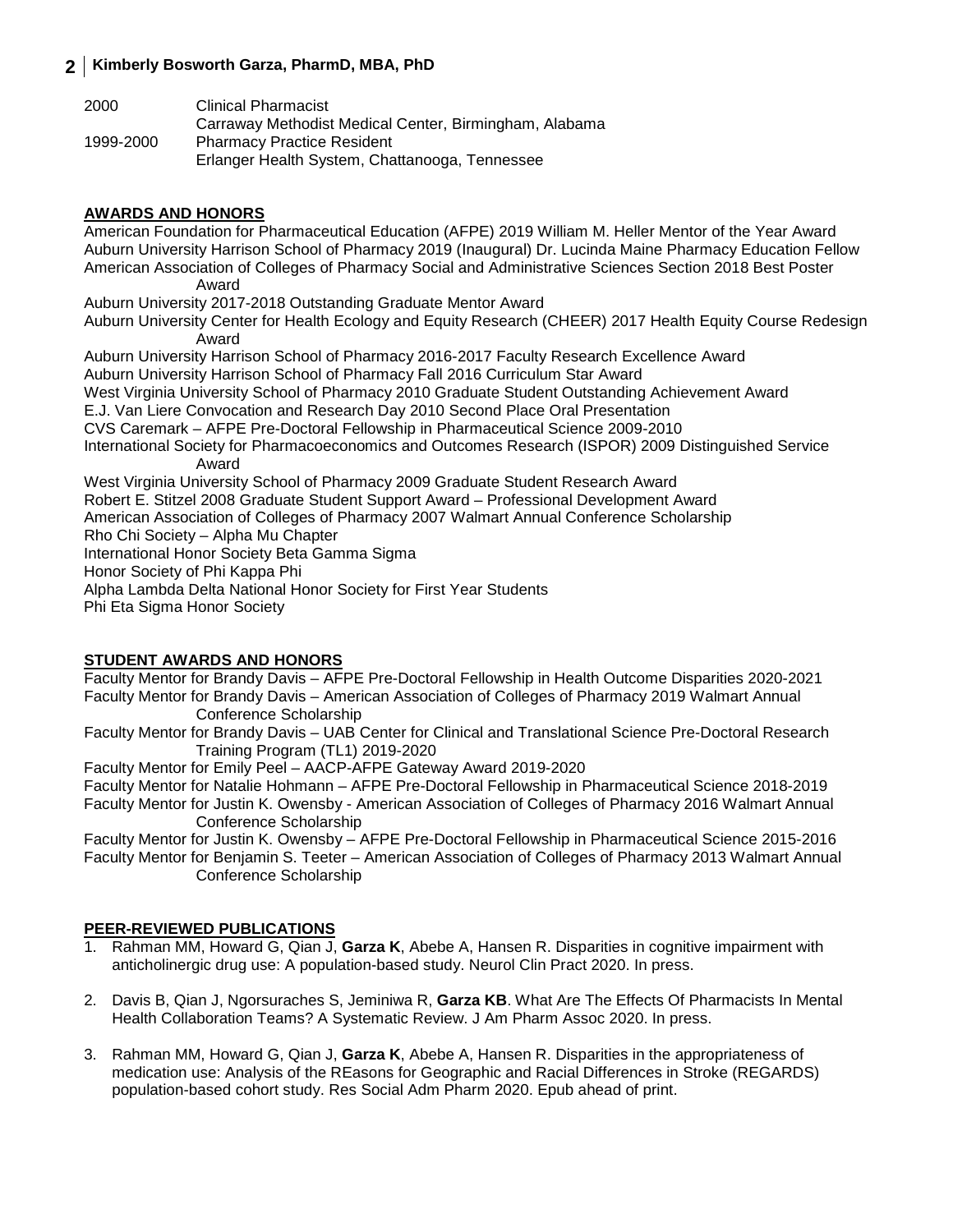- 4. **Garza KB**, Hohmann NS, Kavookjian J, Kleppinger EL. Assessment of student performance on a mock new prescription counseling session and an objective structured clinical examination. Curr Pharm Teach Learn 2020;12(9):1046-55.
- 5. Hastings TJ, Hohmann LA, Huston SA, Ha D, Westrick SC, **Garza KB**. Enhancing pharmacy personnel immunization-related confidence, perceived barriers, and perceived influence: The We Immunize Program. J Am Pharm Assoc 2020;60(2):344-51.
- 6. Hohmann NS, **Garza KB**, Surry D, Hansen RA, Harris I, Kiptanui Z, Oguntimein O, Frost MM, Qian J. Healthcare provider opinions about a generic drug educational newsletter: A pilot cross-sectional survey. Res Social Adm Pharm 2019. Epub ahead of print.
- 7. Ford C, **Garza K,** Kavookjian J, Kleppinger E. Assessing student pharmacist communication skills: Development and Implementation of a Communication Rubric. Curr Pharm Teach Learn 2019;11(11):1123- 31.
- 8. Hohmann LA, Hastings TJ, Ha DR, **Garza KB**, Huston SA, Chen L, Westrick SC. Impact of a multicomponent immunization intervention on pneumococcal and herpes zoster vaccinations: A randomized controlled trial of community pharmacies in 2 states. Res Social Adm Pharm 2019;15(12):1453-63.
- 9. Huston SA, Ha DR, Hohmann LA, Hastings TJ, **Garza KB**, Westrick SC. Qualitative Investigation of Community Pharmacy Immunization Enhancement Program Implementation. J Pharm Technol 2019;35(5):208-18.
- 10. Jeminiwa R, Hohmann L, Qian J, **Garza K**, Hansen R, Fox BI. Impact of eHealth on medication adherence among patients with asthma: A systematic review and meta-analysis. Respir Med 2019;149:59-68.
- 11. Hohmann NS, **Garza KB**, Surry D, Hansen RA, Harris I, Kiptanui Z, Oguntimein O, Frost MM, Qian J. Communicating benefits and risks of generic drugs to consumers: Patient and caregiver opinions of two FDA-developed educational materials. Res Social Adm Pharm 2019;15(12):1489-93.
- 12. **Garza KB**, Datubo-Brown C, Gaillard P, Jeminiwa R. Delay discounting and its association with food purchasing considerations and food availability in the home in south-east Alabama, USA. Public Health Nutr 2019;22(2):287-94.
- 13. Hohmann N, Hansen R, **Garza KB**, Harris I, Kiptanui Z, Qian J. Association between higher generic drug use and Medicare Part D star ratings: An observational analysis. Value in Health 2018;21(10):1186-91.
- 14. Sonawane Deshmukh KB, Qian J, **Garza KB**, Wright BM, Zeng P, Ganduglia Cazaban CM, Hansen RA. Health care costs associated with addition, titration, and switching antihypertensive medications after firstline treatment: results from a commercially insured sample. J Manag Care Pharm 2017;23(6):691-699.
- 15. **Garza KB**, Owensby JK, Braxton Lloyd K, Wood EA, Hansen RA. Pilot study to test the effectiveness of different financial incentives to improve medication adherence. Ann Pharmacother 2016;50(1):32-8.
- 16. **Garza KB**, Ding M, Owensby JK, Zizza CA. Impulsivity and fast food consumption: a cross-sectional study among working adults. J Acad Nutr Diet 2016;116(1):61-8.
- 17. Teeter BS, Fox BI, **Garza KB**, Harris SG, Nau DP, Owensby JK, Westrick SC. Community pharmacy owners' views of star ratings and performance measurement: In-depth interviews. J Am Pharm Assoc 2016;56(5):549-54.
- 18. Sonawane KB, Qian J, **Garza KB**, Wright BM, Peng Z, Ganduglia-Cazaban CM, Hansen RA. Achieving adherence after first-line antihypertensive treatment: Should fixed dose combinations receive priority? J Clin Hypertens 2016;18(9):934-41.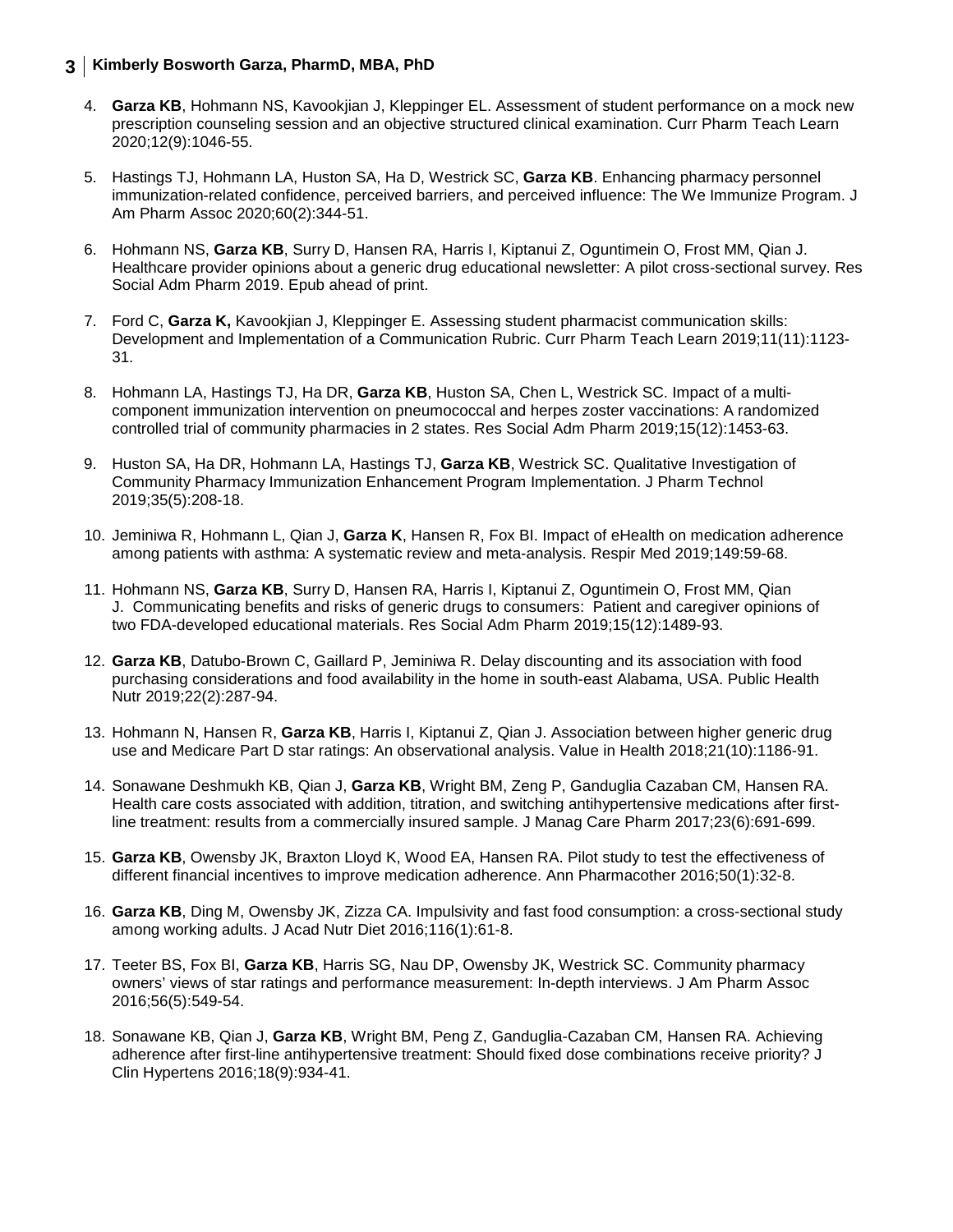- 19. Durham SH, **Garza KB**, Eiland LS. Relationship between vancomycin dosage and serum trough vancomycin concentrations in pediatric patients with cystic fibrosis. Am J Health Syst Pharm 2016;73(13):969-74.
- 20. Sonawane KB, Qian J, **Garza KB**, Wright BM, Peng Z, Ganduglia-Cazaban CM, Hansen RA. Patterns of treatment modifications among newly treated hypertensive patients: does choice of modification strategy affect likelihood of treatment discontinuation? J Hypertens 2016;(34(3):548-57.
- 21. Pickover A, Messina B, Correia C, **Garza K,** Murphy JG. A behavioral economic analysis of the nonmedical use of prescription drugs among young adults. Exp Clin Psychopharmacol 2016;24(1):38-47.
- 22. Eiland LS, **Garza KB**, Hester EK, Carroll DG, Kelley KW. Student perspectives and learning outcomes with implementation of team-based learning into a videoconferenced elective. Curr Pharmacy Teach Learn 2016;8(2):164-172.
- 23. Messina BG, Dutta NM, Silvestri MM, Diulio AR, **Garza KB,** Murphy JG, Correia CJ. Modeling motivations for non-medical use of prescription drugs. Addict Behav 2016;52:46-51.
- 24. **Garza KB**, Williamson M, Stevenson TL, Teeter BS, Zeek ML, Savoie M, Westrick SC. Patient vaccination education program through an introductory pharmacy practice experience. Curr Pharmacy Teach Learn 2015;7(6):764-70.
- 25. Ding M, Keiley MK, **Garza KB**, Duffy PA, Zizza CA. Food insecurity is associated with poor sleep outcomes among U.S. adults. J Nutr 2015;145(3):615-21.
- 26. Messina BG, Silvestri MM, Diulio AR, Murphy JG, **Garza KB**, Correia CJ. Alcohol use, impulsivity, and the non-medical use of prescription stimulants among college students. Addict Behav 2014;39(12):1798-803.
- 27. Teeter BS, **Garza KB**, Stevenson TL, Williamson MA, Zeek ML, Westrick SC. Factors associated with herpes zoster vaccination status and acceptance of vaccine recommendation in community pharmacies. Vaccine 2014; 32(43):5749-54.
- 28. Ding M, Wilson NLW, **Garza KB**, Zizza CA. Undiagnosed prediabetes among food insecure adults. Am J Health Behav 2014;38(2):225-33.
- 29. Westrick SC, **Garza KB**, Stevenson TL, Oliver WD. Association of blood pressure with sodium-related knowledge and behaviors in adults with hypertension. J Am Pharm Assoc 2014; 54(2):154-8.
- 30. **Garza KB**, Westrick SC, Teeter BS, Stevenson TL. Incorporating hypertensive patient education on salt intake into an introductory pharmacy practice experience. Am J Pharm Educ 2013; 77(9): Article199.
- 31. Wittayanukorn S, Westrick SC, Hansen RA, Billor N, Braxton-Lloyd K, Fox BI, **Garza KB**. Evaluation of medication therapy management services for patients with cardiovascular disease in a self-insured employer health plan. J Manag Care Pharm 2013; 19(5):385-95.
- 32. **Garza KB**, Harris CV, Bolding MS. Examination of value of the future and health beliefs to explain dietary and physical activity behaviors. Res Social Adm Pharm 2013; 9(6):851-62.
- 33. **Blake KB**, Shankar A, Madhavan S, Ducatman A. Associations among cardiometabolic risk factor clustering, weight status and cardiovascular disease in an Appalachian population. J Clin Hypertens 2010; 12(12): 964-72.
- 34. **Blake KB**, Madhavan SS. Perceived barriers to provision of medication therapy management services (MTMS) and the likelihood of a pharmacist to work in a pharmacy that provides MTMS. Annals of Pharmacotherapy 2010; 44(3): 424-31. Epub 2010 Feb 23.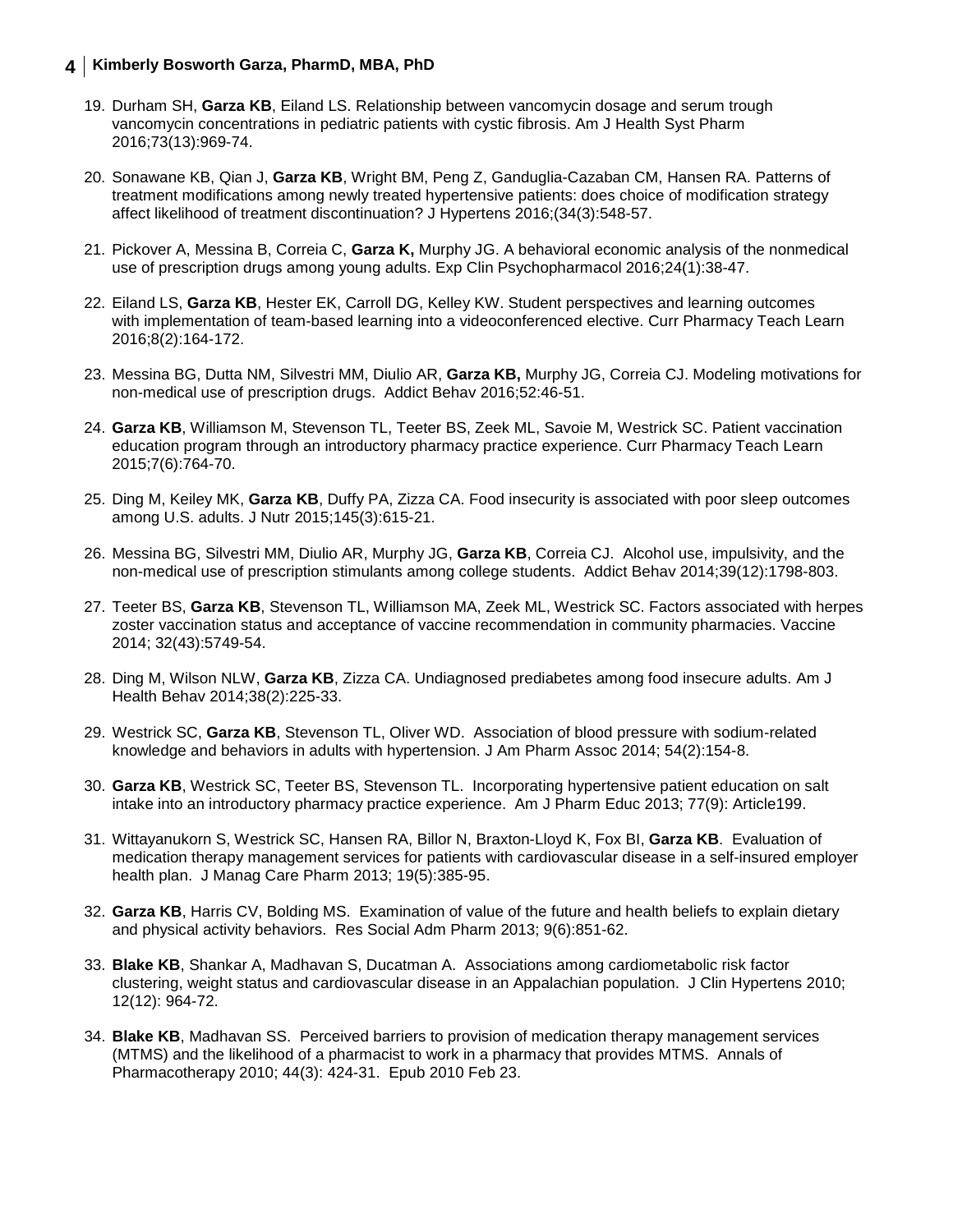35. **Blake KB**, Madhavan SS, Scott VG, Meredith Elswick BL. Medication therapy management services in West Virginia: Pharmacists' perceptions of educational and training needs. Res Social Adm Pharm 2009; 5(2): 182-8. Epub 2009 Jan 21.

#### **OTHER PUBLICATIONS**

**Garza KB**. How do we close the intention-behavior gap? J A Pharm Assoc 2018;58:239-43.

#### **CONTRIBUTED RESEARCH PRESENTATIONS – INTERNATIONAL AND NATIONAL**

- 1. Davis B, McDaniel C, **Garza K**. Psychotropic stigma among pharmacy students. Poster presentation at the American Association of Colleges of Pharmacy Annual Meeting, July 2020, delivered virtually.
- 2. Jeminiwa RN, Banjara B, Rahman MM, **Garza KB**, Chou C, Franco-Watkins AM, Fox BI. What does it mean to live with asthma as a young adult? Poster presentation at the American Association of Colleges of Pharmacy Annual Meeting, July 2020, delivered virtually.
- 3. Hohmann LA, Fox BI, **Garza KB**, Wang C, Scott DB, Correia C, Curran GM, Westrick SC. Factors motivating pharmacist participation in community pharmacy-based naloxone services in the deep South. Poster presentation at the American Association of Colleges of Pharmacy Annual Meeting, July 2020, delivered virtually.
- 4. Hohmann NS, Qian J, Westrick S, Hunt C, Hincapie A, **Garza KB**. Older adults' preferences for features of community-based fall prevention programs: A discrete choice experiment. Poster presentation at the American Association of Colleges of Pharmacy Annual Meeting, July 2020, delivered virtually.
- 5. Sewell J, Kleppinger EL, Astle KN, Hutchison AM, **Garza KB**, Ford CR. Development of a self-assessment instrument to evaluate qualities and behaviors associated with pharmacist practice-readiness. Poster presentation at the American Association of Colleges of Pharmacy Annual Meeting, July 2020, delivered virtually.
- 6. Hohmann NS, Qian J, Westrick SC, Hunt C, Hincapie AL, **Garza KB**. Older Adults' Preferences for Features of Community-based Fall Prevention Programs: A Discrete Choice Experiment. Poster presentation at the American Association of Colleges of Pharmacy Annual Meeting, July 2020, delivered virtually.
- 7. Huo N, Chou C, **Garza KB**, Zeng P, Qian J. Clinical outcomes associated with comorbid asthma among prostate cancer patients in the United States. Poster presentation at the ISPOR Annual Meeting, May 2020, delivered virtually.
- 8. Hohmann NS, Qian J, Westrick S, Hunt C, Hincapie A, **Garza KB**. Older adults' perceived barriers to participating in community-based fall prevention programs. Poster presentation at the American Pharmacists Association (APhA) Annual Meeting, March, 2020, delivered virtually.
- 9. Prather CS, **Garza KB**, Abernathy CQ, Lloyd KB. Patient perceptions of tobacco use in healthcare providers compared to healthcare students' perceptions. Residents and Fellows Research Poster Presentation at the American College of Clinical Pharmacy Annual Meeting, October 2019, New York, NY.
- 10. Huo N, Chou C, **Garza KB**, Zeng P, Qian J. Trends and Factors Associated With Asthma Among U.S. Prostate Cancer Patients In 2007-2014. Poster Presentation at the 35th ICPE: International Conference on Pharmacoepidemiology & Therapeutic Risk Management. August 2019, Philadelphia, PA.
- 11. Hohmann NS, Qian J, Westrick SC, Hunt C, Hincapie AL, **Garza KB**. Interviews to Assess Older Adults' Preferences for Features of a Community-based Fall Prevention Program. Poster Presentation at the American Association of Colleges of Pharmacy Annual Meeting, July, 2019, Chicago, IL.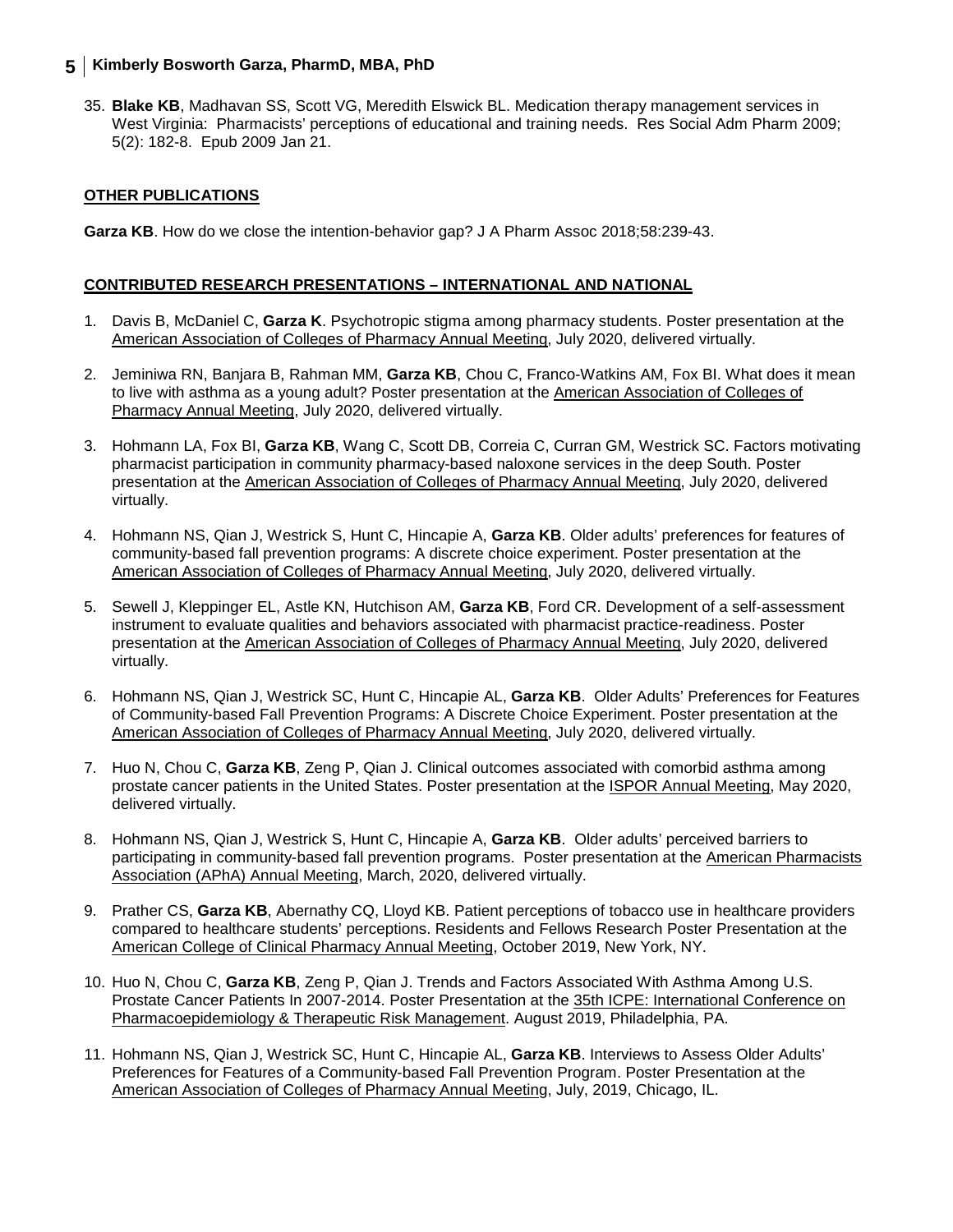- 12. Davis BR, **Garza KB**. What Are The Perceptions Of Pharmacists Collaborating On Mental Healthcare Teams? A Systematic Review. Poster Presentation at the American Association of Colleges of Pharmacy Annual Meeting, July, 2019, Chicago, IL.
- 13. Crosby C, **Garza KB**. Associations between Food Purchasing Decisions and Weight Status among College Students. Poster Presentation at the American Association of Colleges of Pharmacy Annual Meeting, July, 2019, Chicago, IL.
- 14. Hohmann LA, Fox BI, **Garza KB**, Wang CH, Scott DB, Correia C, Curran GM, Westrick SC. A Randomized Controlled Trial Evaluating the Impact of a Community Pharmacy-Based Naloxone Education Program. Poster Presentation at the American Association of Colleges of Pharmacy Annual Meeting, July, 2019, Chicago, IL
- 15. Poudel N, Ngorsuraches S, Qian J, **Garza KB**. Methodological Variations among Health State Valuation Studies Using EQ-5D-5L: A Systematic Review. Poster presentation at the ISPOR Annual Meeting, May 2019, New Orleans, LA.
- 16. Li C, **Garza KB**, Ngorsuraches S, Qian J. Risk Factors of Fluoropyrimidine-Induced Cardiotoxicity among Cancer Survivors: A Systematic Review. Poster presentation at the ISPOR Annual Meeting, May 2019, New Orleans, LA.
- 17. Rahman M, Howard G, Qian J, **Garza KB**, Abebe A, Hansen RA. Disparities in Cognitive Impairment with Anticholinergic Drug Use: Analysis of the Reasons for Geographic and Racial Differences in Stroke (REGARDS) Study. Poster presentation at the ISPOR Annual Meeting, May 2019, New Orleans, LA.
- 18. Davis BR, Qian J, **Garza KB**, Ngorsuraches S. What Is the Effectiveness of Including Pharmacists in Collaborative Care Programs for Mental Health Treatment? A Systematic Review. Poster presentation at the ISPOR Annual Meeting, May 2019, New Orleans, LA.
- 19. Crosby C, Qian J, **Garza KB**, Ngorsuraches S. The Impact of Pharmacist-Delivered Medication Therapy Management (MTM) on Outcomes for Patients with Diabetes: A Systematic Review. Poster presentation at the ISPOR Annual Meeting, May 2019, New Orleans, LA.
- 20. **Garza KB**, Briggs K, Sanderson B, Durham S, Okerberg C, Peel E, Poudel N. Utilization of a brief delay discounting task to assess time preference at the point-of-care. Poster presentation at the Society of Behavioral Medicine Annual Meeting, March 8, 2019, Washington, DC.
- 21. Hohmann LA, Diggs K, Fox BI, **Garza KB,** Wang CH, Curran GM, Westrick SC. Empowering Community Pharmacists to Prevent Opioid Overdose Deaths: A Qualitative Study Exploring Pharmacists' Needs, Attitudes, Barriers, and Implementation Strategies Regarding Pharmacy-Based Naloxone Services. Podium presentation at the American Pharmacists Association (APhA) Annual Meeting, March 2019, Seattle, WA.
- 22. Hohmann NS; Qian J; Westrick S; Hunt C; Hincapie A; **Garza KB**. Patient Preferences for Features of Community-based Fall Prevention Programs: a Systematic Literature Review and Qualitative Meta-Synthesis. Podium presentation at the American Pharmacists Association (APhA) Annual Meeting, March 2019, Seattle, WA.
- 23. Boyle K, Gamston CE, Schaefer M, **Garza KB**, Lloyd KB. Evaluation of the factors that predict nonparticipation in a diabetes prevention program. Poster Presentation at the American Society of Health-System Pharmacists (ASHP) Midyear Meeting – Resident Poster Presentations, December 2018, Anaheim, CA.
- 24. Jeminiwa R, Hohmann N, Hastings T, Qian J, Hansen R, **Garza KB**. Association between adherence and number of prescribed medications with preference for incentives. Poster presentation at the Academy of Managed Care Pharmacy (AMCP) Nexus, October 2018, Orlando, Florida.
- 25. **Garza KB**. Incorporating behavioral economics for health behavior change into patient-centered care. Breakout session at the American Association of Cardiovascular and Pulmonary Rehabilitation Annual Meeting, September 14, 2018, Louisville, KY.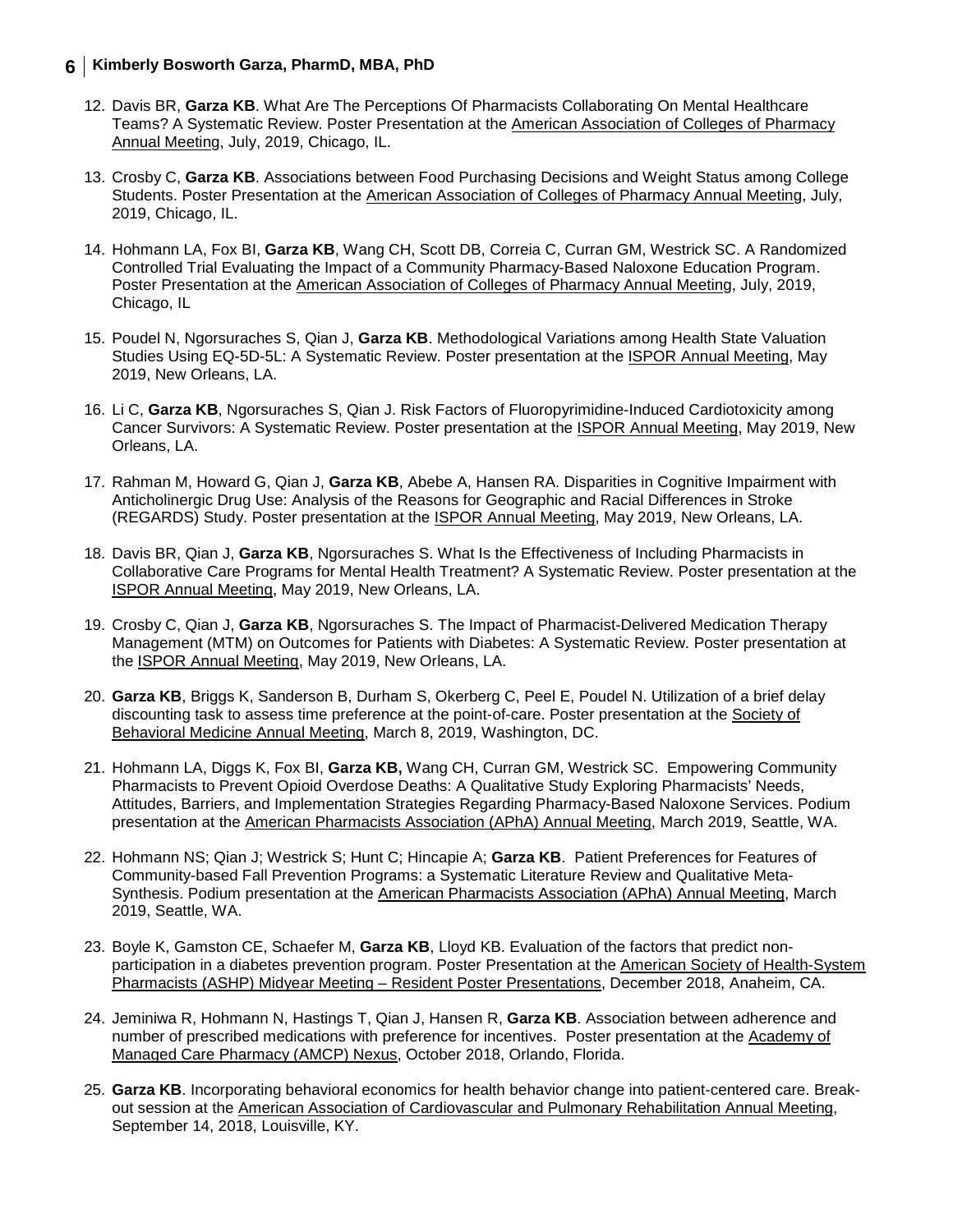- 26. Aref H, **Garza KB**, Westrick S, Chou CE, Worthington D, Kam F. Effects of online video and text educational material on knowledge, perceptions, and intention of Men B vaccination among college students. Poster presentation at the American Association of Colleges of Pharmacy Annual Meeting, July 23, 2018, Boston, MA.
- 27. Aref H, **Garza KB**, Chou CE, Fox B, Hester K. Social marketing in human immunodeficiency virus preexposure prophylaxis literature. Poster presentation at the American Association of Colleges of Pharmacy Annual Meeting, July 23, 2018, Boston, MA.
- 28. **Garza KB**, Fowlin J, Ford CR, Wright B, Slater N. Preparing Practice-ready Graduates: An Integrated Approach to Health Systems Sciences. Poster presentation at the American Association of Colleges of Pharmacy Annual Meeting, July 23, 2018, Boston, MA.
- 29. Owensby JK, **Garza KB**, Hansen RA, Fox BI, Franco-Watkins A, Hollingsworth JC. Defining and exploring the role of social incentives for health behavior change including medication adherence. Focus groups and poster presentation at the American Association of Colleges of Pharmacy Annual Meeting, July 23, 2018, Boston, MA.
- 30. Hastings T, Hohmann L, **Garza K,** Huston S, Ha David, Westrick S. Enhancing pharmacy personnel immunization-related confidence, perceived barriers, and perceived influence. Poster presentation at the American Association of Colleges of Pharmacy Annual Meeting, July 23, 2018, Boston, MA.
- 31. Hastings T, Hohmann N, Jeminiwa R, Hansen R, Qian J, **Garza KB**. Perceived appropriateness of medication adherence incentives. Poster presentation at the American Association of Colleges of Pharmacy Annual Meeting, July 23, 2018, Boston, MA.
- 32. Hohmann N, Surry D, **Garza KB**, Hohmann L, Mishuk AU, Hansen R, Harris I, Kiptanui Z, Qian J. Improving Patient Educational Materials Regarding Generic Drugs: A Qualitative Study. Poster presentation at the American Association of Colleges of Pharmacy Annual Meeting, July 23, 2018, Boston, MA.
- 33. Hohmann N, Hastings T, Jeminiwa R, Qian J, Hansen R, **Garza KB**. Patient preferences for social incentives for medication adherence: A discrete choice experiment. Poster presentation at the International Society for Pharmacoeconomics and Outcomes Research Annual Meeting, May 2018, Baltimore, MD.
- 34. Alatawi YM, Qian J, **Garza KB**, Hansen RA. Efficacy comparison between dipeptidyl peptidase-4 inhibitors on add-on therapy to metformin for patients with diabetes mellitus type 2: A network meta-analysis. Poster presentation at the International Society for Pharmacoeconomics and Outcomes Research Annual Meeting, May 2018, Baltimore, MD.
- 35. Huo N, Li C, Chou C, **Garza KB**, Qian J. Trends and factors associated with respiratory allergy conditions among U.S. prostate cancer patients in 2007-2016. Poster presentation at the International Society for Pharmacoeconomics and Outcomes Research Annual Meeting, May 2018, Baltimore, MD.
- 36. Aref H, **Garza KB**. An Analysis of Meningitis B Vaccine Internet-Based Media Messages Using the Health Belief Model. Poster presentation at the American Pharmacists Association (APhA) Annual Meeting, March 17, 2018, Nashville, TN.
- 37. Hohmann L, Hastings T, **Garza KB**, Huston S, Ha D, Westrick S. Impact of a Multicomponent Immunization Intervention on Pneumococcal and Herpes Zoster Vaccinations: A Randomized Controlled Trial of Community Pharmacies in 2 States. Poster presentation at the American Pharmacists Association (APhA) Annual Meeting, March 17, 2018, Nashville, TN.
- 38. Hohmann N, Hastings T, Jeminiwa R, Qian J, Hansen R, **Garza K**. Relationship between Perceived Medication Adherence Barriers and Incentive Preference. Poster presentation at the American Pharmacists Association (APhA) Annual Meeting, March 17, 2018, Nashville, TN.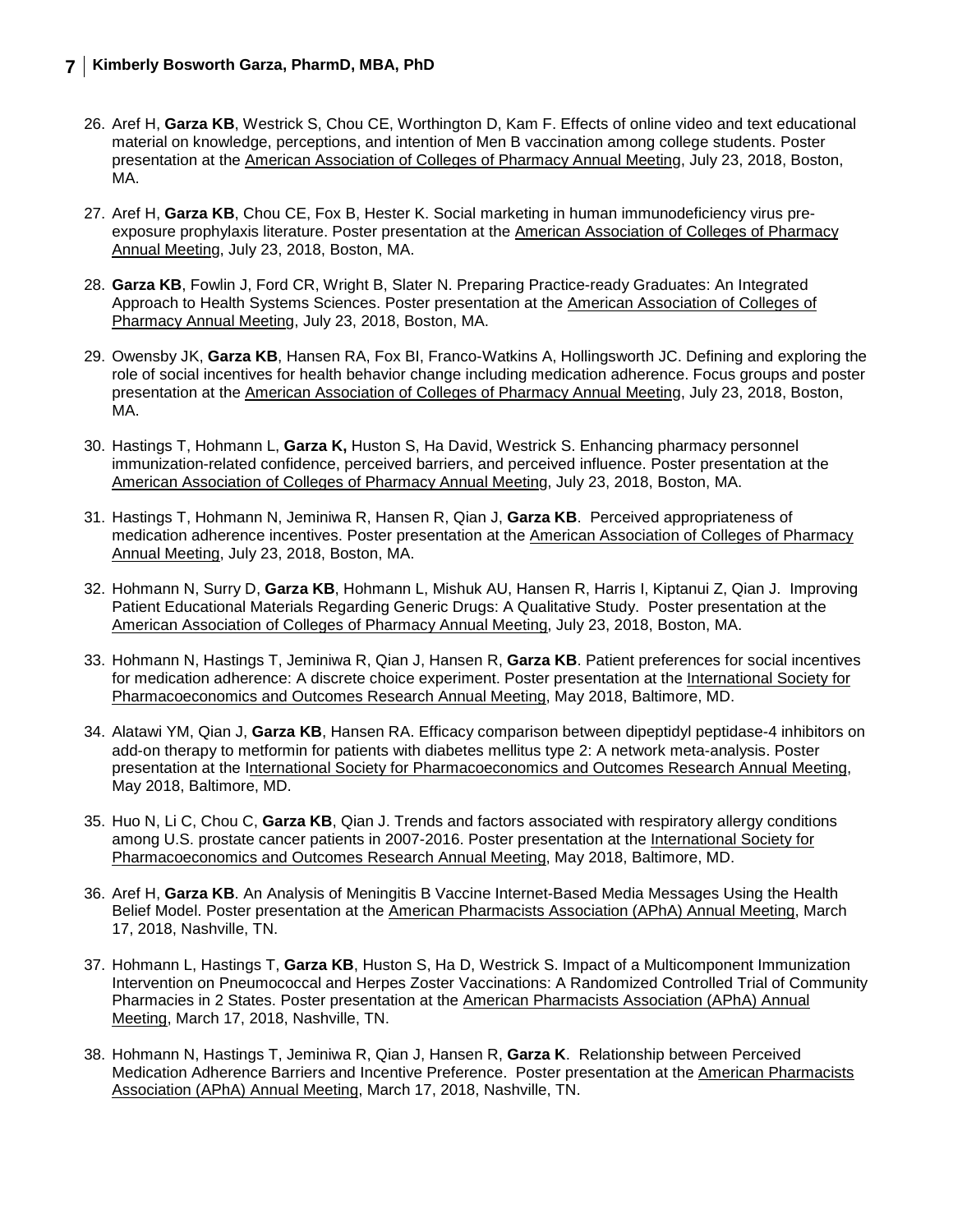- 39. Okerberg C, Payne H, Elston R, Durham S, **Garza KB**. Using the Three-option Adaptive Discounting measure (ToAD) to assess correlations between impulsivity and medication adherence: A pilot study. Poster presentation at the American Society of Health-System Pharmacists Midyear Meeting, December 2017. Orlando, FL.
- 40. Fever J, Gamston CE, Gray W, **Garza KB**, Braxton Lloyd K. Evaluation of the factors that predict nonparticipation in a diabetes prevention program: Project in Progress. Poster presentation at the American Society of Health-System Pharmacists Midyear Meeting, December 2017, Orlando, FL.
- 41. Hohmann N, Hastings T, Jeminiwa R, **Garza KB**, Qian J, Hansen R. Patient Preferences for Financial Versus Social Incentives for Medication Adherence in Chronic Conditions. Oral poster presentation at the 39th Annual Meeting of the Society for Medical Decision Making (SMDM), October 2017, Pittsburgh, PA.
- 42. Hastings T, Hohmann L, McFarland S, **Garza K**, Ha D, Huston S, Westrick S. Integration of multi-disciplinary concepts to enhance non-seasonal vaccinations: We Immunize Training Program. Poster presentation at the American Association of Colleges of Pharmacy Annual Meeting, July 17, 2017, Nashville, TN.
- 43. Owensby J, **Garza KB**, Hansen R, Fox B, Franco-Watkins A. Leveraging behavioral economics-based interventions to improve medication adherence. Poster presentation at the American Association of Colleges of Pharmacy Annual Meeting, July 17, 2017, Nashville, TN.
- 44. Lisenby KM, **Garza KB**, Andrus MR. Development and validation of a pre- and post-exam with self-directed activities for primacy care advanced pharmacy practice experiences (APPEs). Poster presentation at the American Association of Colleges of Pharmacy Annual Meeting, July 16, 2017, Nashville, TN.
- 45. Hastings TJ, Hansen RA, **Garza KB**, Qian J, Westrick SC. Completeness of immunization information system vaccine information: a systematic review. Podium presentation at the International Society for Pharmacoeconomics and Outcomes Research (ISPOR) 22<sup>nd</sup> Annual International Meeting, May 22, 2017, Boston, MA.
- 46. Mishuk AU, Qian J, **Garza KB**, Hansen RA. Impact of health insurance benefit design on generic drug use in the United States: a systematic review. Poster presentation at the International Society for Pharmacoeconomics and Outcomes Research (ISPOR) 22<sup>nd</sup> Annual International Meeting, May 22, 2017, Boston, MA.
- 47. Huo N, Qian J, Hansen RA, **Garza KB**. Association between asthma and risk of prostate cancer a systematic review and meta-analysis. Poster presentation at the International Society for Pharmacoeconomics and Outcomes Research (ISPOR) 22<sup>nd</sup> Annual International Meeting, May 22, 2017, Boston, MA.
- 48. Hohmann N, **Garza KB**, Qian J, Hansen RA. Association of sedative hypnotics and fall risk in communitydwelling older adults with chronic conditions: a systematic literature review. Poster presentation at the International Society for Pharmacoeconomics and Outcomes Research (ISPOR) 22nd Annual International Meeting, May 23, 2017, Boston, MA.
- 49. Hohmann LA, Qian J, **Garza KB**, Hansen RA, Westrick SC. Comparative effectiveness of opioid abuse treatments: a systematic review. Poster presentation at the International Society for Pharmacoeconomics and Outcomes Research (ISPOR) 22nd Annual International Meeting, May 23, 2017, Boston, MA.
- 50. Jeminiwa RN, Qian J, Hansen RA, **Garza KB**, Fox BI. The use of e-health to improve medication adherence among patients with asthma: a systematic review and meta-analysis. Poster presentation at the International Society for Pharmacoeconomics and Outcomes Research (ISPOR) 22<sup>nd</sup> Annual International Meeting, May 23, 2017, Boston, MA.
- 51. **Garza KB**, Brown CD, Gaillard P, Jeminiwa R. Impulsivity and its association with food purchasing behaviors and the home food environment in southeast Alabama. Poster presentation at the Society of Behavioral Medicine 38th Annual Meeting and Scientific Sessions, March 31, 2017, San Diego, CA.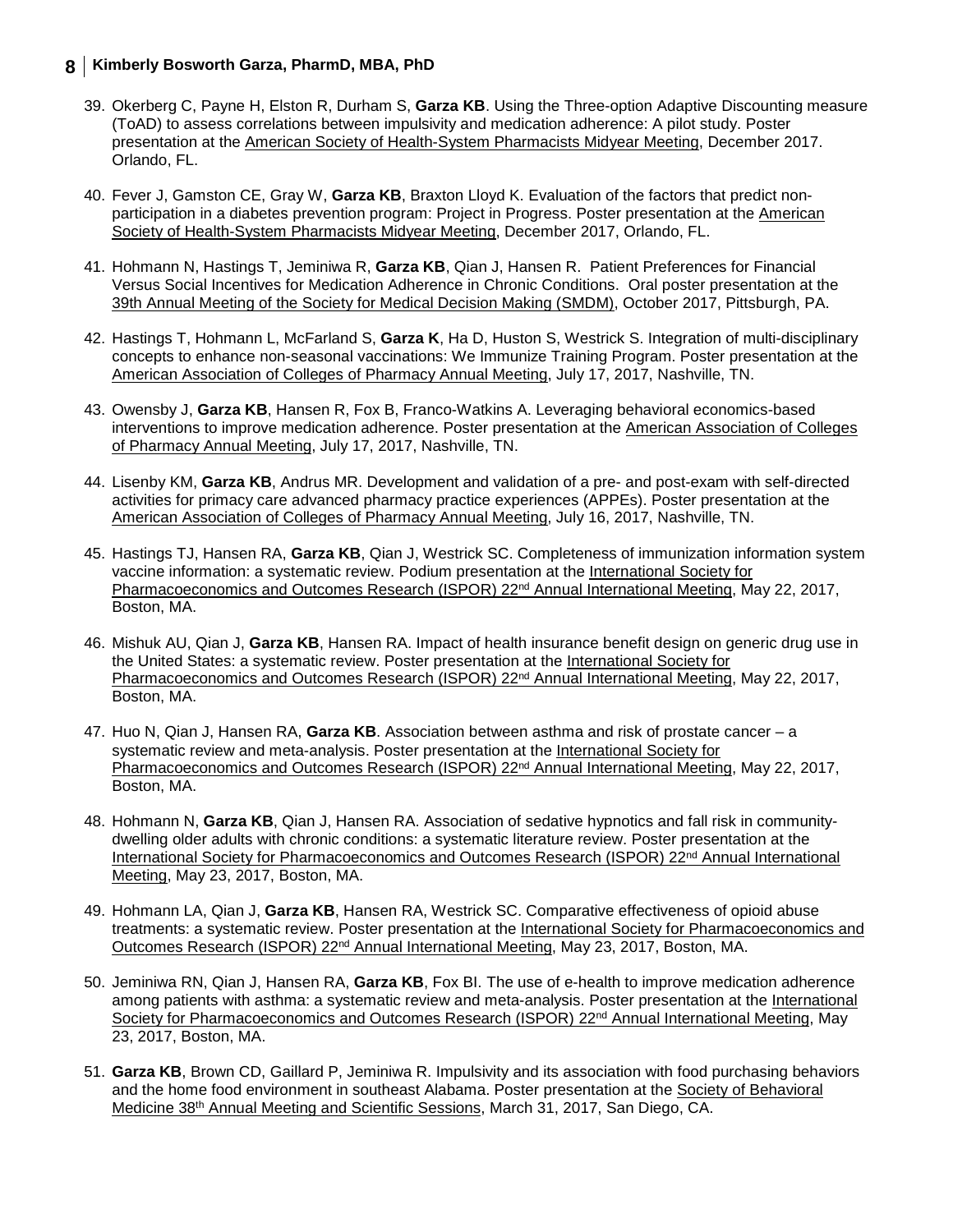- 52. Amirian I, Huston S, Ha D, **Garza K**, Hohmann L, Hastings T, McFarland S, Westrick S. Results of immunization delivery enhancement intervention on pneumococcal and herpes zoster immunization planning in Alabama and California Community Pharmacies. Poster presentation at the American Pharmacists Association Annual Meeting and Exposition, March 25, 2017, San Francisco, CA.
- 53. Hastings T, McFarland S, Hohmann L, **Garza K**, Westrick S, Huston S, Ha D. Recruiting community pharmacies in intervention research: participation decisions and lessons learned. Poster presentation at the American Pharmacists Association Annual Meeting and Exposition, March 25, 2017, San Francisco, CA.
- 54. **Garza KB**, Kleppinger E, Hohmann N, Kavookjian J. Evolution and outcomes of a patient counseling training module for first-year student pharmacists. Poster presentation at the American Association of Colleges of Pharmacy Annual Meeting, July 25, 2016, Anaheim, CA.
- 55. Hohmann L, **Garza KB**. The moderating power of impulsivity: a systematic literature review examining the theory of planned behavior. Poster presentation at the American Association of Colleges of Pharmacy Annual Meeting, July 25, 2016, Anaheim, CA.
- 56. **Garza KB**, Owensby J, Braxton Lloyd K, Wood EA, Hansen RA. Effectiveness of different financial incentives to improve medication adherence. Poster presentation at the American Association of Colleges of Pharmacy Annual Meeting, July 12, 2015, Washington, DC.
- 57. Durham SH, **Garza KB**, Eiland LS. Vancomycin Dosing and Serum Trough Concentrations in Cystic Fibrosis Patients: Is the Relationship Predictable? Poster presentation presented at the Pediatric Pharmacy Advocacy Group Annual Meeting, May 1, 2015, Minneapolis, MN.
- 58. Sonawane KB, Qian J, **Garza KB**, Wright BM, Zeng P, Ganduglia Cazaban CM, Hansen RA. Patterns of treatment modifications in newly treated hypertensive patients: does choice of modification strategy affect likelihood of treatment discontinuation? Poster presentation at the International Society for Pharmacoeconomics and Outcomes Research (ISPOR) 20th Annual International Meeting, May 19, 2015, Philadelphia, PA.
- 59. **Garza KB**, Owensby J, Hansen R, Braxton Lloyd K. Comparison of usual care with different financial incentives to improve medication adherence. Poster presentation at the Society of Behavioral Medicine 36<sup>th</sup> Annual Meeting and Scientific Sessions, April 22, 2015, San Antonio, TX.
- 60. Dutta NM, Messina B, Silvestri M, Diulio A, **Garza KB**, Murphy JG, Correia CJ. Modeling functional, recreational, and mixed motivations for non-medical use of prescription drugs. Poster presentation at the annual meeting of the Association for Behavioral and Cognitive Therapies, November 21, 2014, Philadelphia, PA.
- 61. **Garza KB**, Savoie M, Zeek M, Teeter BS, Williamson M, Stevenson TL, Westrick S. Student and preceptor perceptions of a vaccination education service learning activity. Poster presentation at the American Association of Colleges of Pharmacy Annual Meeting, July 28, 2014, Grapevine, TX.
- 62. Teeter BS, Westrick SC, **Garza KB**, Stevenson TL, Williamson MA. Factors associated with vaccination status and likelihood to accept vaccine recommendation of zoster vaccine in community pharmacies. Poster presentation at the American Pharmacists Association Annual Meeting and Exposition, March 29, 2014, Orlando, FL.
- 63. Coleman MJ, Wright BM, Phillippe H, Andrus M, **Garza KB**. Patient perception of pharmacist involvement in direct care in university-affiliated outpatient clinics. Poster presentation at the American Society of Hospital Pharmacists Midyear Clinical Meeting, December 9, 2013, Orlando, FL.
- 64. Messina BG, Silvestri MM, Diulio AR, **Garza KB**, Murphy JG, Correia CJ. Examination of drinking habits and impulsivity among non-medical prescription drug users across three different drug classes. Poster presentation at the annual meeting of the Association for Behavioral and Cognitive Therapies. November 23, 2013, Nashville, TN.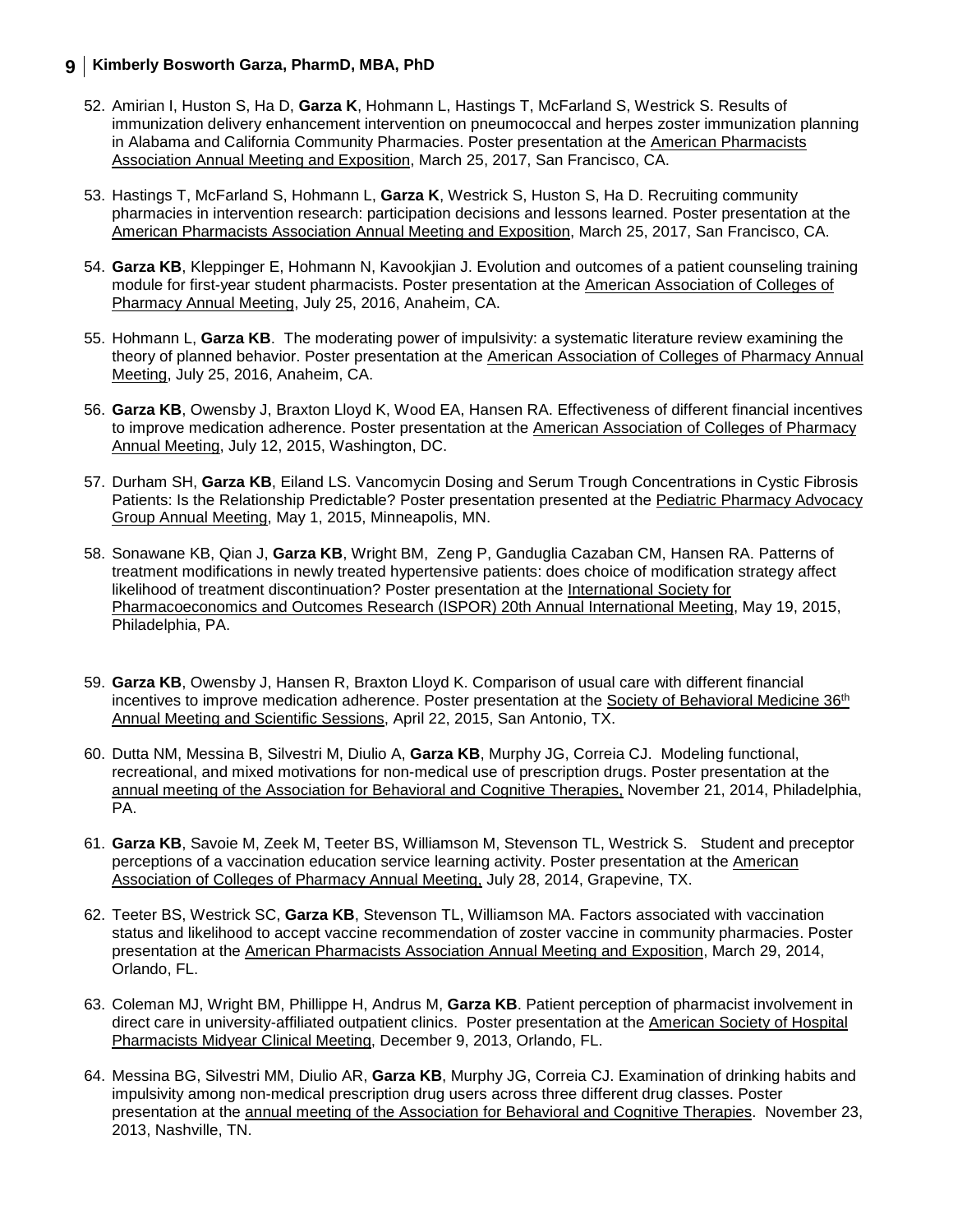- 65. Messina BG, Diulio AR, Silvestri MM, **Garza KB**, Murphy JG, Correia CJ. Non-medical use of prescription drugs use among college students: Prevalence and motives for use. Poster presentation at the annual meeting of the Association for Behavioral and Cognitive Therapies. November 23, 2013, Nashville, TN.
- 66. Eiland LS, Kelley K, **Garza KB**. Incorporating team-based learning into topic discussions in a drugs in pregnancy elective. Poster presentation at the American Association of Colleges of Pharmacy Annual Meeting, July 14, 2013, Chicago, IL.
- 67. Westrick SC, Stevenson TL, **Garza KB**, Teeter BS. Providing salt education to hypertensive patients through an introductory pharmacy practice experience in community pharmacy. Poster presentation at the American Association of Colleges of Pharmacy Annual Meeting, July 15, 2013, Chicago, IL.
- 68. **Blake KB**, Hill S, Kavookjian J. How pharmacy students value the future and its association with intended health behavior change. Poster presentation at the American Association of Colleges of Pharmacy Annual Meeting, July 15, 2012, Kissimmee, FL.
- 69. Diulio A, McMurray M, **Blake, KB**, Murphy J, Correia C. Protective behavioral strategies mediate relationship between impulsivity and negative outcomes in college student drinking game participants. Poster presentation at the Research Society on Alcoholism 35<sup>th</sup> Annual Scientific Meeting, June 27, 2012, San Francisco, CA.
- 70. Matthews-Ewald M, Harris CV, Berner A, Eubank S, Penwell L, Bradlyn AS, Frost SS, Kennedy K, Blower K, Coffman J, **Blake KB**. Media outlets and utilization in rural areas. Podium presentation at the American Public Health Association 139th Annual Meeting and Exposition, November 1, 2011, Washington, DC.
- 71. Frost SS, Harris CV, Bradlyn AS, Matthews-Ewald M, Blower K, Kennedy K, Moore LC, **Blake KB**, Coffman J, Penwell L. Using trails to enhance connectivity and physical activity in rural areas. Podium presentation at the American Public Health Association 139<sup>th</sup> Annual Meeting and Exposition, November 1, 2011, Washington, DC.
- 72. Frost SS, **Blake KB**, Matthews-Ewald M, Harris CV, Bradlyn AS, Moore LC, Coffman J, Wittberg RA. Communities putting prevention to work: Documenting the food environment and improving access to fresh fruits and vegetables. Podium presentation at the American Public Health Association 139<sup>th</sup> Annual Meeting and Exposition, October 31, 2011, Washington, DC.
- 73. **Blake KB**, Harris CV. Assessing the influence of delay discounting of future health on diet and physical activity behaviors: does it differ by body mass index category? Poster presentation at the Society for Medical Decision Making 33rd Annual Meeting, October 24, 2011, Chicago, IL.
- 74. **Blake KB**, Harris CV. Assessing the influence of delay discounting of future health and perception of personal risk of heart disease on diet and physical activity behaviors. Poster presentation at the Society of Behavioral Medicine 32nd Annual Meeting, April 27, 2011, Washington, DC.
- 75. Matthews MR, Harris CV, Moore LC, Bradlyn AS, Purkey M, Kennedy K, Blower K, Wood MB, **Blake KB**, Frost SS, Coffman J, O'Hara-Tompkins N. Parental reports of weight-based teasing and weight-control practices among their children. Poster presentation at the Society of Behavioral Medicine 32<sup>nd</sup> Annual Meeting, April 27, 2011, Washington, DC.
- 76. Moore LC, Bradlyn AS, Harris CV, Kennedy K, Blower K, Purkey M, Wood MB, Frost SS, Coffman J, **Blake KB**, Tompkins NO. Exploring the factors that influence child and adolescent weight concern. Poster presentation at the Society of Behavioral Medicine 32nd Annual Meeting, April 27, 2011, Washington, DC.
- 77. Penwell L, Moore LC, Harris CV, Bradlyn AS, Blower K, Purkey M, Kennedy K, Wood MB, Coffman JW, Frost SS, **Blake KB**. Family nutrition and physical activity environments predict child health behaviors. Poster presentation to the Society of Behavioral Medicine 32nd Annual Meeting, April 27, 2011, Washington, DC.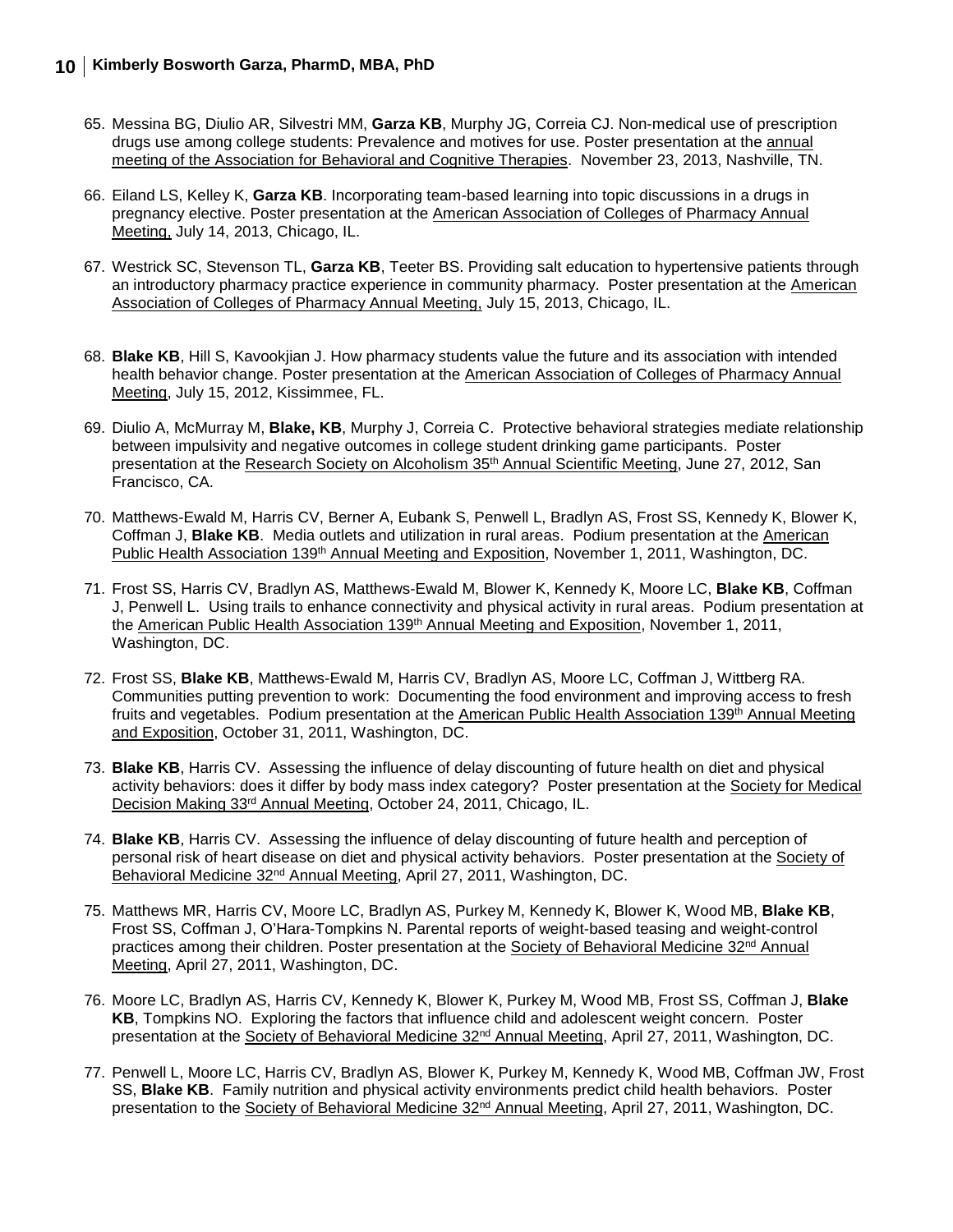- 78. Matthews-Ewald M, Harris CV, Berner A, Eubank S, Penwell L, Bradlyn AS, Frost SS, Kennedy K, Blower K, Coffman J, **Blake KB**. Media outlets and utilization in rural areas. Poster presentation at the American Public Health Association 139<sup>th</sup> Annual Meeting and Exposition, November 1, 2011, Washington, DC.
- 79. **Blake KB**, Bradlyn AS, Harris CV, Moore LC, Frost SS, Goff RJ, Wood M, Chapman D, Purkey M, Kennedy K, Blower K, Coffman J. Marketing of foods and beverages in schools: state-level policies to reduce the impact on childhood obesity. Poster presentation at the American Public Health Association 138<sup>th</sup> Annual Meeting and Exposition, November 8, 2010, Denver, CO.
- 80. Bradlyn AS, Harris CV, Goff RJ, Wood M, Moore LC, Chapman D, Kennedy K, Purkey M, Blower K, **Blake KB**, Frost SS, Coffman J. Impact of the West Virginia school nutrition policies on vending machine revenues. Poster presentation at the American Public Health Association 138<sup>th</sup> Annual Meeting and Exposition, November 8, 2010, Denver, CO.
- 81. Frost SS, Harris CV, Bradlyn AS, Tompkins NO, Coffman J, Moore LC, **Blake KB**, Purkey M, Chapman D, Kennedy K, Blower K. Policies, programs, and physical environment: School-based opportunities for physical activity in West Virginia schools. Poster presentation at the American Public Health Association 138th Annual Meeting and Exposition. November 8, 2010, Denver,CO.
- 82. Harris CV, Bradlyn AS, Tompkins NO, Moore LC, Purkey M, Chapman D, Kennedy K, Blower K, Frost SS, **Blake KB**, Coffman J. Implementation of legislative mandates to address childhood obesity: challenges for schools. Podium presentation at the American Public Health Association 138<sup>th</sup> Annual Meeting and Exposition. November 8, 2010, Denver,CO.
- 83. **Blake KB**, Harris CV. Association of coronary heart disease (CHD) knowledge, perceived risk, diet and physical activity behaviors. Poster presentation at the American Association of Colleges of Pharmacy Annual Meeting, July 12, 2010, Seattle, WA.
- 84. **Blake KB**, Halverson J. Health disparities in modifiable risk factors for coronary heart disease: a comparison of Appalachian to non-Appalachian portions of Appalachian states. Poster presentation at the International Society for Pharmacoeconomics and Outcomes Research (ISPOR) 15<sup>th</sup> Annual International Meeting, May 19, 2010, Atlanta, GA.
- 85. Bradlyn AS, Harris CV, Goff R, Wood M, Chapman D, Kennedy K, Blower K, Purkey M, Tompkins NO, Moore L, **Blake KB,** Frost S. Implementation and impact of IOM school nutrition guidelines: West Virginia Standards for School Nutrition. Poster presentation at the Society for Behavioral Medicine 31<sup>st</sup> Annual Meeting, April 7, 2010, Seattle, WA.
- 86. **Blake KB**, Harris CV, Bradlyn AS, O'Hara Tompkins N, Kelly GA, Moore LC, Abildso L, Coffman J, Purkey M, Chapman D, Kennedy K, Blower K. Weight status, current eating habits, and intention to change in West Virginia parents and adolescents. Podium presentation at the American Public Health Association 137th Annual Meeting and Exposition, November 11, 2009, Philadelphia, PA.
- 87. **Blake KB**, Harris CV, Bradlyn AS, Gunel E. Using a pictorial body size guide to assess women's perceptions of ideal body size and associations with weight-related health beliefs. Poster presentation at the Society for Medical Decision Making 31st Annual Meeting, October 20, 2009, Hollywood, CA.
- 88. **Blake KB**, Harris CV, Bradlyn AS, Abildso L, Coffman J, O'Hara Tompkins N, Purkey M, Chapman D, Kennedy K, Blower K. Revenues from vended beverages in West Virginia public schools. Poster presentation at the International Society for Pharmacoeconomics and Outcomes Research (ISPOR) 14th Annual International Meeting, May 19, 2009, Orlando, FL.
- 89. **Blake KB**, Harris CV, Bradlyn AS, Abildso L, Coffman J, Purkey M, Chapman D, Kennedy K, Blower K, O'Hara Tompkins N. Availability of healthy and unhealthy beverages in vending machines in West Virginia schools. Podium presentation at the National Conference on Chronic Disease Prevention and Control, February 23, 2009, National Harbor, MD.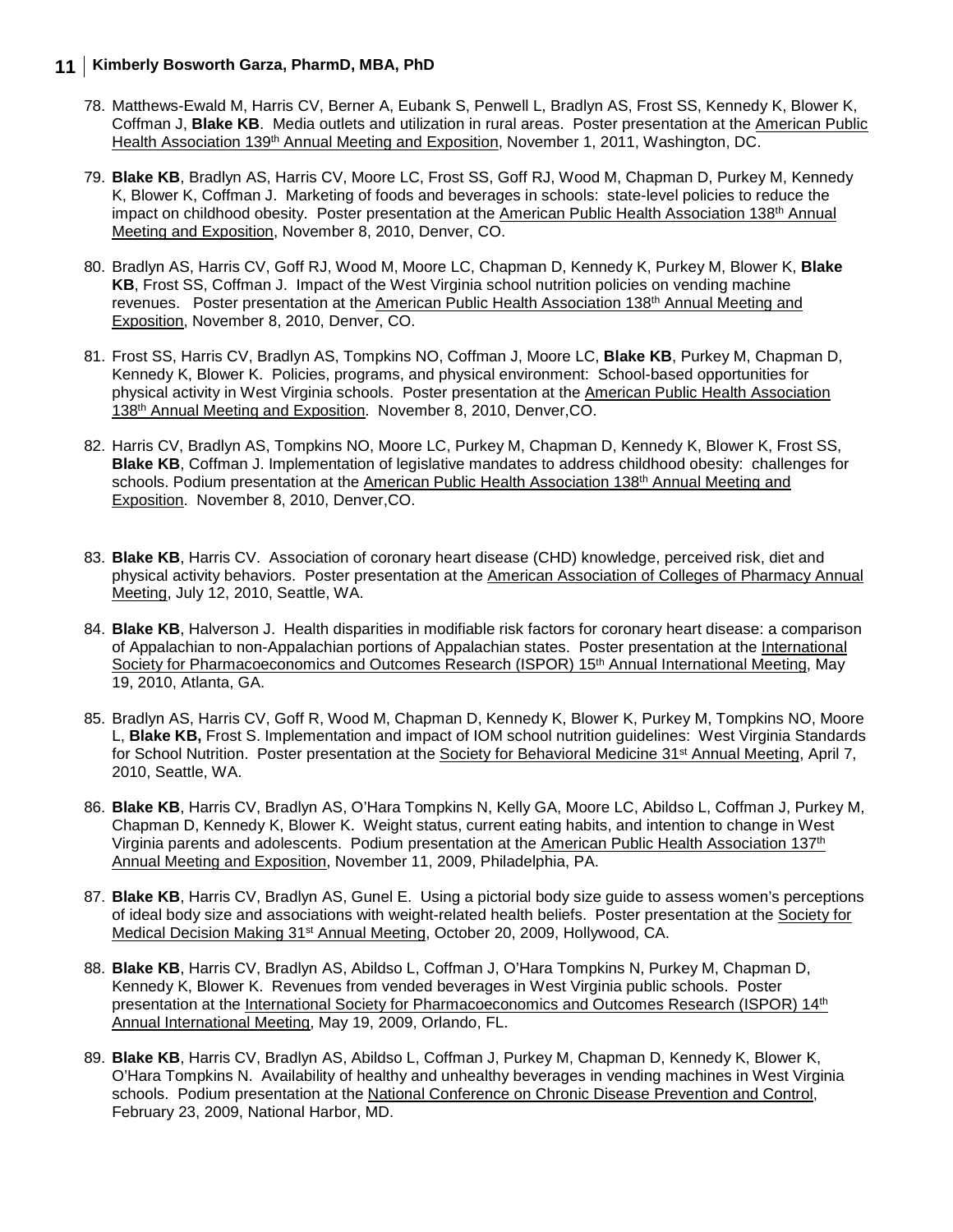- 90. Keller LA, Slain D, Moffett ML, **Blake KB**. Assessment of empiric and directed fluconazole and caspofungin usage patterns in patients with candidemia. Poster presentation at the American College of Clinical Pharmacy 2008 Annual Meeting, October 20, 2008, Louisville, KY.
- 91. **Blake KB**, Madhavan SS, Moffett ML, Scott V, Elswick BM. How do pharmacists choose an employer? Factor analysis of pharmacists' perceived barriers to provision of medication therapy management services (MTMS) in West Virginia. Poster presentation at the International Society for Pharmacoeconomics and Outcomes Research (ISPOR) 13th Annual International Meeting, May 5, 2008, Toronto, ON, Canada.
- 92. **Blake KB**, Madhavan SS, Scott V. Medication therapy management services (MTMS) in West Virginia: a needs assessment of community pharmacies and pharmacists. Poster presentation at the American Association of Colleges of Pharmacy Annual Meeting, July 16, 2007, Orlando, FL.
- 93. **Blake KB**, Chicella MF, Mancao MY. Drug allergy or drug side effect? Stepwise procedure for interpreting patient-reported drug allergies. Poster presentation at the American Society of Health-Systems Pharmacists Midyear Clinical Meeting, December 7, 1999, Orlando, FL.

#### **CONTRIBUTED RESEARCH PRESENTATIONS – REGIONAL**

- 1. Hohmann N, Surry D, **Garza KB,** Hohmann L, Mishuk AU, Hansen R, Harris I, Kiptanui Z, Qian J. Improving Patient Educational Materials Regarding Generic Drugs: A Qualitative Study. Podium presentation at the Southern Pharmacy Administration Conference, June 2018, Auburn, AL.
- 2. Prather CS, **Garza KB**, Correia CJ, Braxton Lloyd K. Pharmacy and nursing student perceptions of smoking in healthcare providers. Poster presentation at the Alabama Society of Health-System Pharmacists Summer Meeting, June 12, 2017, Destin, FL.
- 3. Owensby JK, **Garza KB**, Hansen RA, Fox, BI, Franco-Watkins AM. Leveraging Behavioral Economics-Based Interventions to Improve Medication Adherence. Podium presentation at the Southern Pharmacy Administration Conference, June 25, 2016, Oxford, MS.
- 4. Hohmann L, **Garza KB**. The moderating power of impulsivity: a systematic literature review examining the theory of planned behavior. Poster presentation at the Southern Pharmacy Administration Conference, June 25, 2016, Oxford, MS.
- 5. Hohmann N, Hastings T, Jeminiwa R, **Garza KB**, Qian J, Hansen R. Proposal for a cross-sectional survey to explore preferences for and perceptions of medication adherence incentives among patients taking medication for a chronic disease. Poster presentation at the Southern Pharmacy Administration Conference, June 25, 2016, Oxford, MS.
- 6. Durham SH, **Garza KB**, Eiland LS. Vancomycin dosing and serum trough concentrations in cystic fibrosis patients: Is the relationship predictable? Poster presentation at the Alabama Society of Health Systems Pharmacists meeting. June 1, 2015, Pensacola Beach, FL.
- 7. Owensby J, Qian J, Hansen R, **Garza K**. Reinforcing medication adherence with financial or material incentives. Poster presentation at the Southern Pharmacy Administration Conference, June 21, 2014, Oklahoma City, OK.
- 8. **Blake KB.** Expansion of an existing intravenous-to-oral antibiotic conversion program. Podium presentation at the Southeastern Residency Conference, April 28, 2000, Athens, GA.

### **CONTRIBUTED RESEARCH PRESENTATIONS – LOCAL**

1. Tanni KA, **Garza KB**. Association of Depressive Symptoms and Suicidal Ideation with Impulsive Choice: Findings from Nationally Representative Survey. Poster Presentation at the Auburn University Center for Neuroscience Initiative Inaugural Retreat, March 2020, Auburn, AL.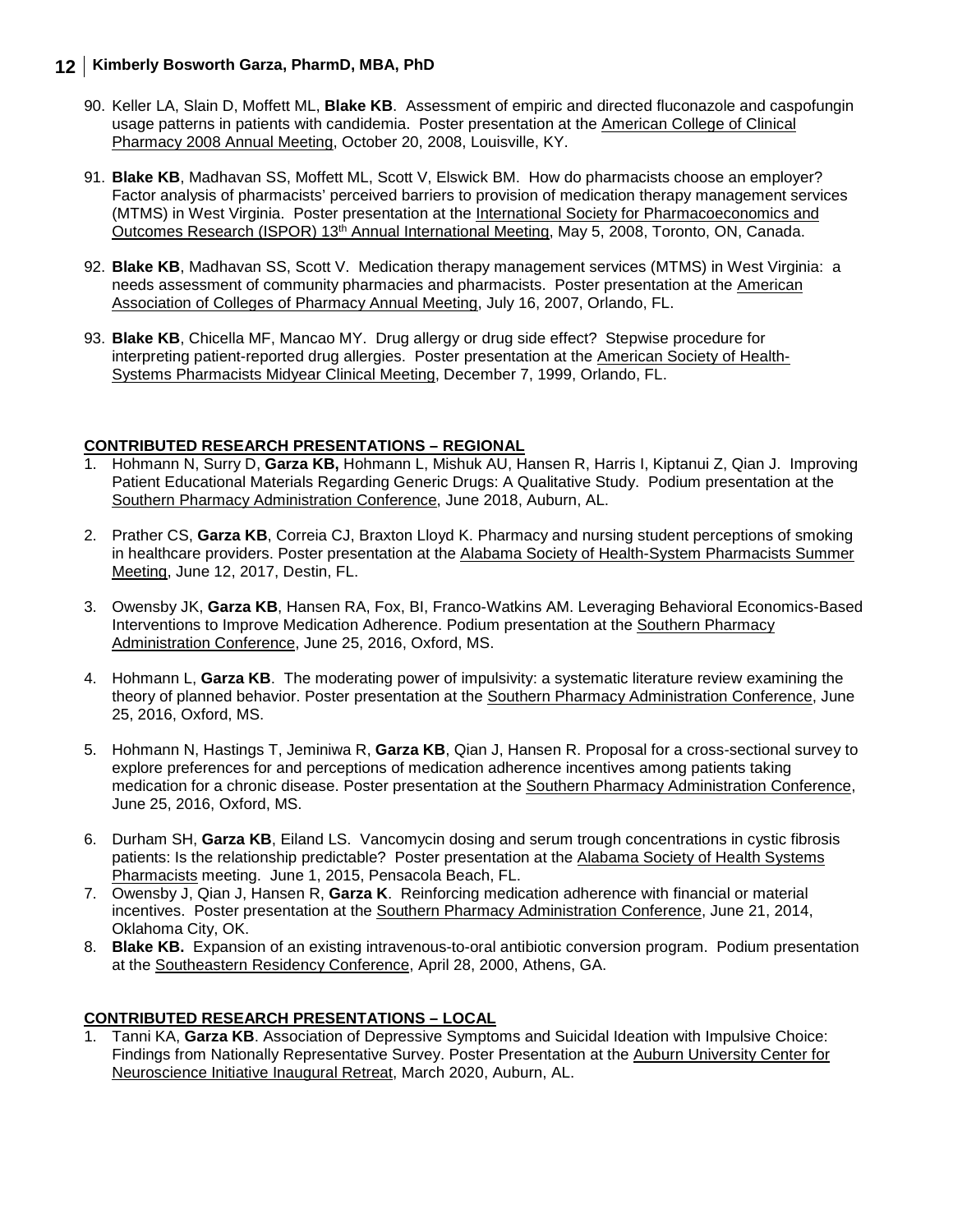- 2. Hohmann NS, Qian J, Westrick S, Hunt C, Hincapie A, **Garza KB**. Patient Preferences for Features of Community-based Fall Prevention Programs: a Systematic Literature Review and Qualitative Meta-Synthesis. Podium Presentation at the Auburn University This is Research Student Symposium, April 2019, Auburn, AL.
- 3. Li C, **Garza KB**, Ngorsuraches S, Qian J. Risk Factors of Fluoropyrimidine-Induced Cardiotoxicity among Cancer Survivors: A Systematic Review. Podium Presentation at the Auburn University This is Research Student Symposium, April 2019, Auburn, AL.
- 4. Qian J, Hohmann N, Surry D, **Garza KB**, Hohmann L, Mishuk AU, Hansen R, Harris I, Kiptanui Z. Infographics for healthcare providers and policymakers: A collaboration between Auburn University, IMPAQ International, and the FDA. Auburn University (AU) Showcase, September 2018, Auburn, AL.
- 5. Hohmann N, Hastings T, Jeminiwa R, Qian J, Hansen R, **Garza KB**. Patient preferences for financial versus social incentives for medication adherence in chronic conditions. Poster presentation at the Auburn University This is Research: Student Forum, March 26, 2018, Auburn, AL.
- 6. Aref H, **Garza K,** Westrick S, Chou E, Worthington D, Kam F. Effects of online video and text educational material on knowledge, perceptions, and intentions of Men B vaccination among young adults. Poster presentation at the Auburn University This is Research: Student Forum, March 26, 2018, Auburn, AL.
- 7. Peel E, Mehringer S, **Garza K**. Patient satisfaction with pharmacist-delivered disease state management in a heart failure clinic. Poster presentation at the Auburn University This is Research: Student Forum, March 26, 2018, Auburn, AL.
- 8. Hohmann N, Hastings T, Jeminiwa R, Qian J, Hansen R**, Garza KB (presenter)**. Patient Preferences for and Perceptions of Incentives for Medication Adherence. Poster presentation at the Auburn University This is Research: Faculty Symposium. September 22, 2017, Auburn, AL.
- 9. Aref HA, **Garza K**. Assessing inclusion of Health Belief Model constructs in mass media messages targeting meningitis B vaccination in college students. Poster presentation at the Auburn University This is Research: Student Symposium. April 13, 2017, Auburn, AL.
- 10. Hastings T, McFarland S, Hohmann L, **Garza K**, Westrick S, Huston S, Ha D. Recruiting community pharmacies in intervention research: participation decisions and lessons learned. Poster presentation at the Auburn University This is Research: Student Symposium. April 13, 2017, Auburn, AL.
- 11. Hohmann N, **Garza KB**, Qian J, Hansen RA. Association of sedative hypnotics and fall risk in communitydwelling older adults with chronic conditions: a systematic literature review. Poster presentation at the Auburn University This is Research: Student Symposium. April 13, 2017, Auburn, AL.
- 12. Owensby JK, **Garza K**, Hansen R, Fox B, Franco-Watkins A. Leveraging behavioral economics-based interventions to improve medication adherence. Poster presentation at the Auburn University This is Research: Student Symposium. April 13, 2017, Auburn, AL.
- 13. Prather CS, **Garza KB**, Correia CJ, Braxton Lloyd K. Pharmacy and nursing student perceptions of smoking in healthcare providers. Poster presentation at the Auburn University This is Research: Student Symposium. April 13, 2017, Auburn, AL.
- 14. **Garza KB** on behalf of the Auburn University Obesity Working Group. Bridging interdisciplinary research and communities to address the obesity epidemic in Alabama. Poster presentation at the State of Healthcare in Alabama, Alabama-Germany Partnership Business Seminar, March 3, 2017, Auburn, AL.
- 15. Hohmann L, **Garza KB**. The moderating power of impulsivity: a thorough literature review examining the theory of planned behavior. Poster presentation at the Auburn University 4th Annual Harrison School of Pharmacy Research Symposium, April 13, 2016, Auburn, AL.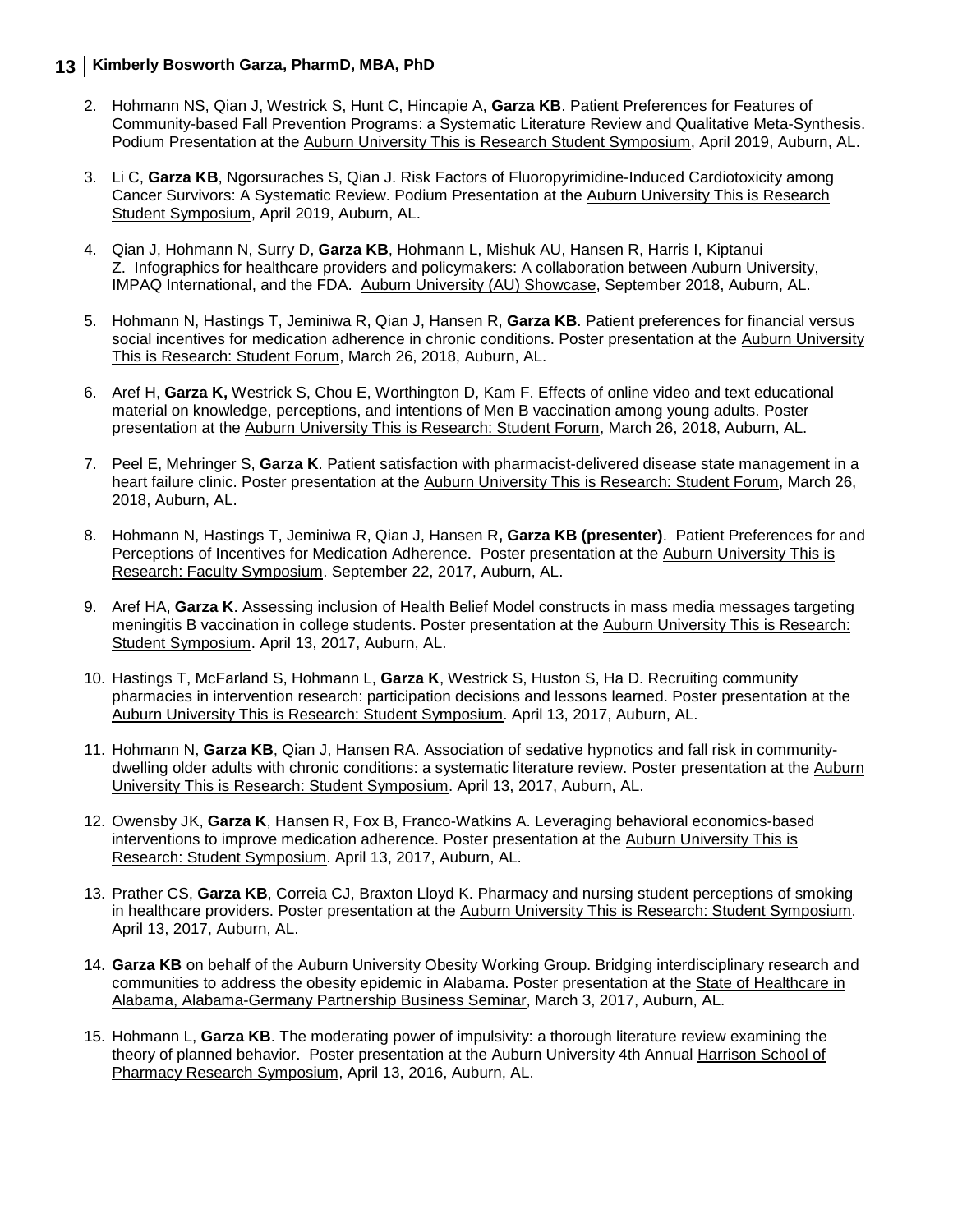- 16. Hohmann L, **Garza KB**. The moderating power of impulsivity: a thorough literature review examining the theory of planned behavior. Poster presentation at the Auburn University This is Research: Student Symposium. April 8, 2016, Auburn, AL.
- 17. **Garza KB.** The association between body weight, value of the future, and dietary behaviors. Poster presentation at the Auburn University Research Week, Tuesday, April 2, 2013, Auburn, AL.
- 18. **Blake KB,** Harris CV. Assessing the influence of coronary heart disease (CHD) knowledge, perception of personal risk, and delay discounting of future health on diet and physical activity behaviors. Invited podium presentation at the West Virginia University School of Pharmacy Research Day, October 1, 2010, Morgantown, WV.
- 19. **Blake KB**, Shankar A, Madhavan SS, Ducatman A. Association among cardiometabolic risk factor clustering, weight status and cardiovascular disease in an Appalachian population. Poster presentation at the West Virginia University E.J. Van Liere Memorial Research Convocation and Research Day, April 21, 2010, Morgantown, WV.
- 20. **Blake KB**, Shankar A, Madhavan SS, Ducatman A. Prevalence of obesity and other cardiac risk factors in an Appalachian region: association of cardiometabolic risk factor clustering and weight status. Invited poster presentation at the West Virginia University School of Dentistry 16th Annual Research Day, February 2, 2010, Morgantown, WV.
- 21. **Blake KB**, Shankar A, Madhavan SS, Ducatman A. Prevalence of obesity and other cardiac risk factors in an Appalachian region: association of cardiometabolic risk factor clustering and weight status. Poster presentation at the West Virginia University E.J. Van Liere Memorial Research Convocation and Research Day, April 29, 2009, Morgantown, WV.
- 22. **Blake KB**, Madhavan SS, Moffett ML, Scott V, Elswick BM. How do pharmacists choose an employer? Factor analysis of pharmacists' perceived barriers to provision of medication therapy management services (MTMS) in West Virginia. Poster presentation at the West Virginia University E.J. Van Liere Convocation and Research Day, April 22, 2008, Morgantown, WV.
- 23. **Blake KB**, Madhavan SS, Scott V. Medication therapy management services (MTMS) in West Virginia: a needs assessment of community pharmacies and pharmacists. Poster presentation at the West Virginia University School of Dentistry 14<sup>th</sup> Annual Research Day, February 5, 2008, Morgantown, WV.

# **GRANTS**<br>**Garza** (PI)

Auburn University Augmented Reality/Virtual Reality Grants Program

Pilot study to test feasibility and guide development of an immersive VR experience to change health perceptions and behaviors in patients with rheumatoid arthritis

The objective of this proposal was to assess patient acceptance of using a virtual reality headset in an immersive virtual experience to inform the development of an experience designed to shift patient orientation to a more future-focus, increasing patient engagement in protective health behaviors. Role: PI

Funded for \$3,528

Jingjing Qian (co-PI) and Ilene Harris (co-PI) 9/1/2016-8/31/2018 Food and Drug Administration (5U01FD005476-02) Educating groups influencing generic drug use The objective of this proposal is to understand roles of key groups and the extent of their influence on generic drug use in order to provide additional and effective outreach to meet their informational needs. Role: Co-Investigator Funded for \$499,847

**Garza** (PI) 4/1/2019-3/31/2020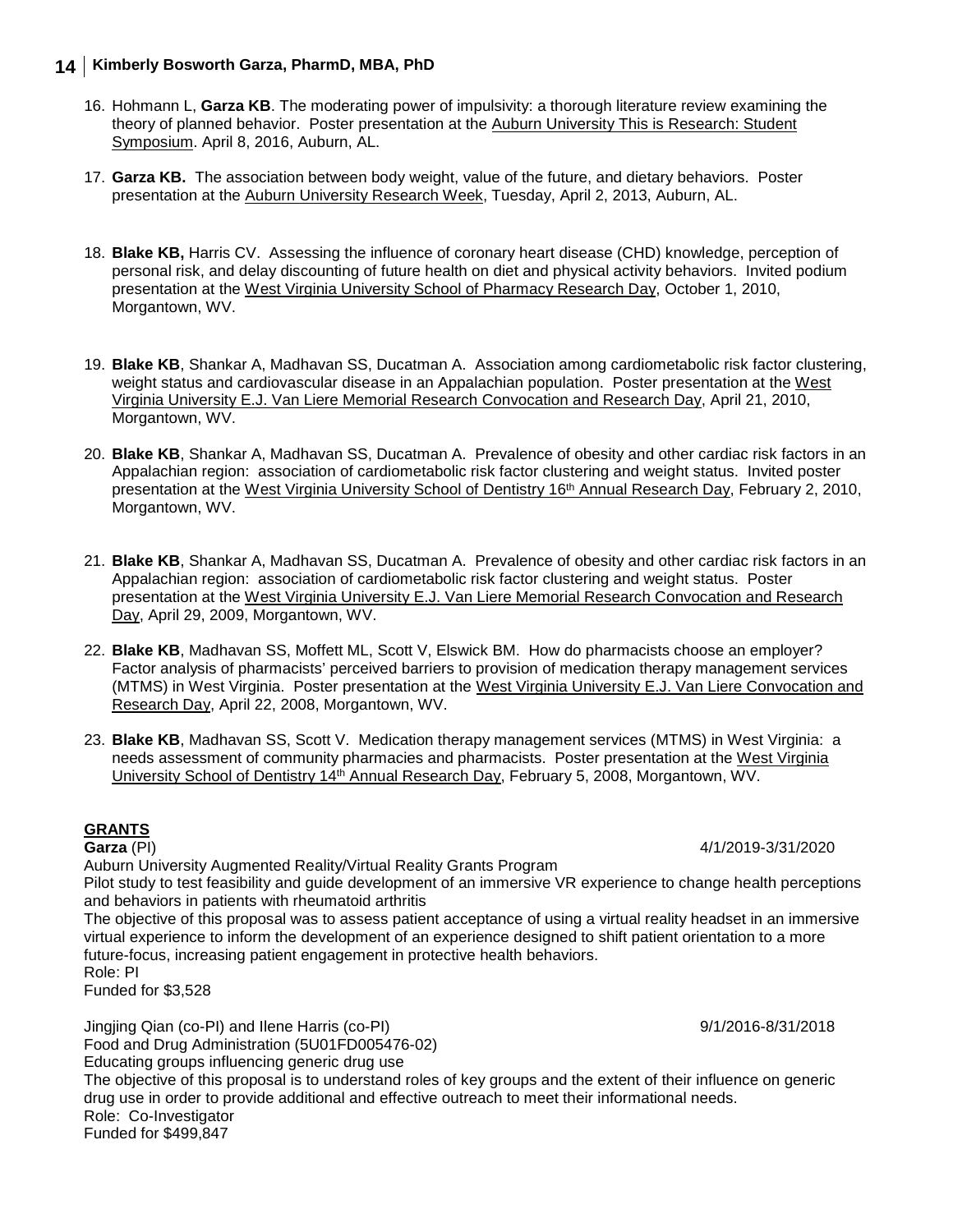Auburn University Intramural Grants Program

Patient preferences for and perceptions of medication adherence incentives

The objective of this proposal was to explore perceptions and preferences for medication adherence incentives among a nationally representative sample of adults with chronic conditions, and to explore the association between these preferences, perceived barriers to medication adherence, and patient characteristics. Role: PI

Funded for \$8,975

Westrick (PI) 9/1/2015-8/31/2017

Merck Investigator Studies Program

Impact of a multicomponent immunization intervention on pneumococcal and herpes zoster vaccinations: A randomized controlled trial of community pharmacies in two states

The objective of this proposal is to increase the current level of pharmacy-based immunization delivery of pneumococcal vaccine and herpes zoster vaccine and foster practice change to sustain the intervention effect. Role: Co-Investigator

Funded for \$199,999

### **Garza** (PI) 1/1/2014-12/31/2014

American Association of Colleges of Pharmacy New Investigator Award Effectiveness of different financial incentives to improve medication adherence The objective of this proposal was to determine the relative effectiveness of interventions for medication adherence that use frequent feedback and incentives, based on concepts from behavioral economics. Role: PI Funded for \$11,000

Auburn University Intramural Grants Program

The association between body weight, value of the future and dietary behaviors

The objective of this proposal was to evaluate the association between value of the future and dietary behaviors in underweight/healthy weight individuals compared to overweight/obese individuals. Role: PI

Funded for \$4,000

### **TEACHING EXPERIENCE**

**PYPD 9370: Longitudinal 6 (2020 to present)** – 3 credit hour required course in the "Practice Ready Graduate" Doctor of Pharmacy curriculum, average enrollment 150 first-year pharmacy students. Serve as instructor in Unit 1, delivering content for a session on Practice-Based Evidence in Pharmacy Practice – Antimicrobial Stewardship Services.

**PYPD 9350: Longitudinal 4 (2019 to present)** – 3 credit hour required course in the "Practice Ready Graduate" Doctor of Pharmacy curriculum, average enrollment 150 first-year pharmacy students. Serve as instructor in Unit 1, delivering content for a session on Financial Management and Accounting.

**PYPD 9340: Longitudinal 3 (2018 to present)** – 3 credit hour required course in the "Practice Ready Graduate" Doctor of Pharmacy curriculum, average enrollment 150 first-year pharmacy students. Serve as instructor in Units 3 and 4, delivering content for sessions on Extended Marketing Principles, Budget Development, and Break-Even Analysis.

**PYPD 9320: Longitudinal I (2017 to present)** – 3 credit hour required course in the "Practice Ready Graduate" Doctor of Pharmacy curriculum, average enrollment 150 first-year pharmacy students. Serve as both instructor and Learning Experience Coordinator for the course, delivering content for sessions on Barriers to Care, Patient Needs Assessment, Patient Care Resources, Patient Satisfaction, and Health-related Quality of Life.

**Blake** (PI) 2/1/2012-1/31/2013

**Garza** (PI) 5/1/2016-4/30/2018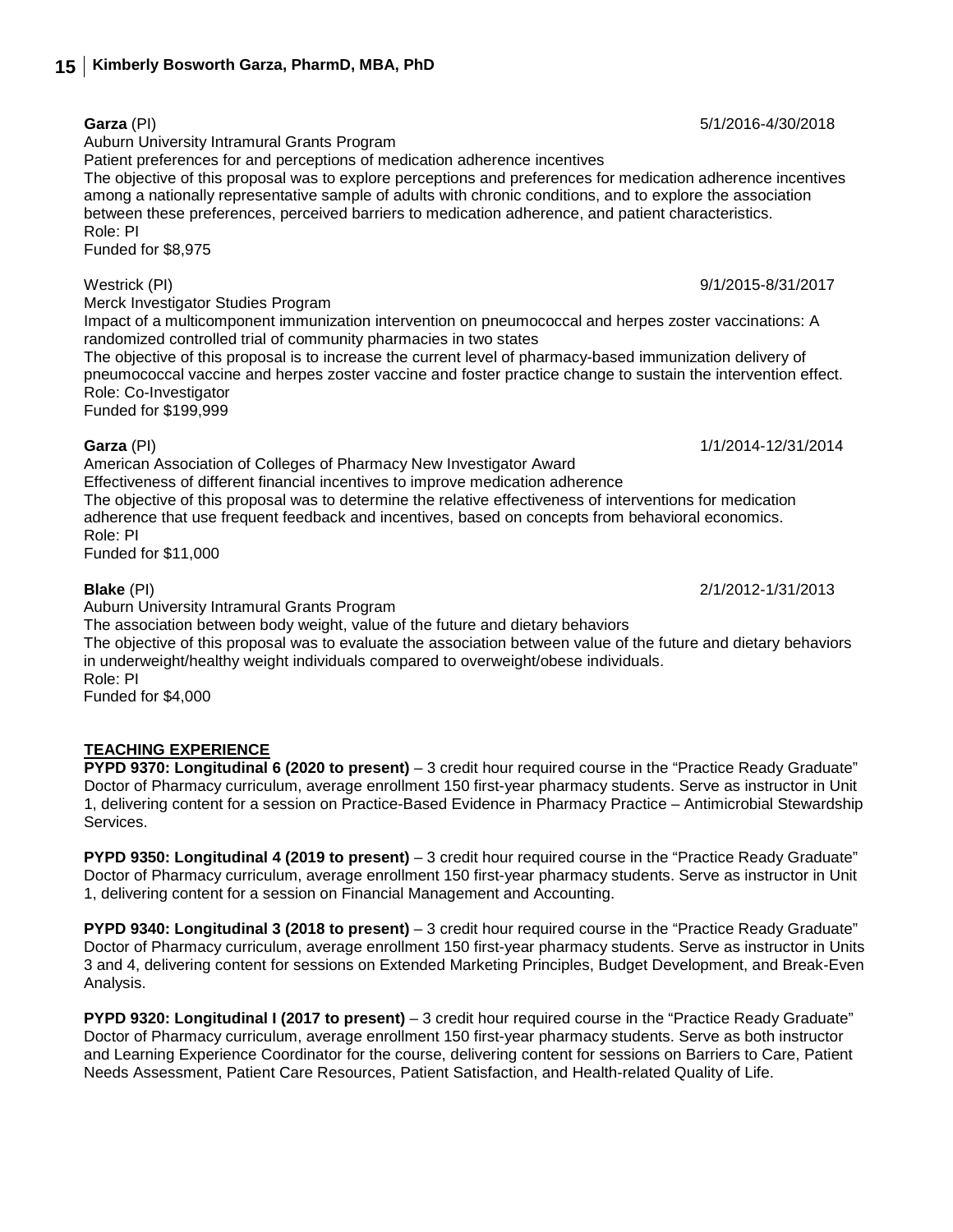**PYPD 9200: Integrated Learning Experience I (2017)** – 6 credit hour required course in the "Practice Ready Graduate" Doctor of Pharmacy curriculum, average enrollment 150 first-year pharmacy students. Served as both instructor and Unit 3 liaison in the first year, delivering content for sessions on Patient Counseling and Adherence in Diabetes and Obesity. Now serve solely as Unit 3 Liaison.

**BIOL 4980 / PSYC3940: Undergraduate Research Experience in Health Behavior (2016 to 2017)** – 2 or 3 credit hour elective undergraduate course, average enrollment 1 student. Serve as course coordinator and sole instructor.

**PYDI 9010: Patient Centered Skills (2011 to 2016)** – 3 credit hour required professional course, average enrollment 150 first-year pharmacy students. Serve as an instructor in this course, delivering content for lectures on Behavioral Economics and New Prescription Counseling, and coordinating the New Prescription Counseling video assignment.

**PYDI 9210: Pharmacy Practice Management, Development, and Evaluation I (2013 to 2017)** – 3 credit hour required professional course, average enrollment 150 second-year pharmacy students. Serve as an instructor in this course, delivering content for a lecture on Principles of Management.

**PYDI 9310: Pharmacy Practice Management, Development, and Evaluation II (2012 to 2018)** - 3 credit hour required professional course, average enrollment 150 second-year pharmacy students. Serve as an instructor in this course, delivering content for lectures on Financial Statements and Financial Analysis.

**HORP 7510: Health Services Delivery and Evaluation (2011 to 2017)** – 3 credit hour required graduate course, average enrollment 7 students. Serve as an instructor in this course, delivering content for lectures on Validity and Reliability, Detecting, Interpreting and Analyzing Program Effects, and Bias in Alternative Designs.

**HORP 7520: Social and Behavioral Theory in Health (2012 to present) – 3 credit hour required graduate** course, average enrollment 7 students. This was a new course that I helped to develop. Serve as course coordinator and instructor in this course, delivering content for lectures on Introduction to Behavioral Theory, Behavioral Economics and Health Behavior Change, Precaution/Adoption Process Model, Social Marketing and Ecological Models and coordinating the research proposal assignment.

**HORP 7530: Pharmaceutical Economics, Outcomes, and Policy (2012 to 2018)** – 3 credit hour required graduate course, average enrollment 7 students. Serve as an instructor in this course, delivering content for lectures on Cost Utility Analysis, Health Outcomes Measurement, Health Related Quality of Life, and Patient **Satisfaction** 

#### **INVITED LECTURES**

- 1. Rogers S, Eiland L, DeRuiter J, Kleppinger E, **Garza KB**. HSOP Faculty Panel Discussion. Invited panel discussion via videoconference at the Auburn University Harrison School of Pharmacy SoTL Day, June 19, 2020.
- 2. **Garza KB**, Coop A, Axon R, Hohmann N. Imagining Creative Pathways to your Future Career. Invited professional development webinar at the American Association of Pharmaceutical Sciences Career Planning Workshop: Navigating the Job Market Today, June 6, 2020.
- 3. Hohmann N, **Garza KB**, Hastings T, Davis B, Masamha P, Rabionet S. How to Get the Most Out of Mentoring: Tips for Graduate Students and New Faculty. Invited educational webinar for the American Association of Colleges of Pharmacy/American Pharmacists Association, February 3, 2020.
- 4. **Garza KB**, Cummins B. Tools and Tricks for Medication Adherence in Cardiac and Pulmonary Rehabilitation. Invited educational webinar for the American Association of Cardiovascular and Pulmonary Rehabilitation, September 25, 2019.
- 5. **Garza KB**. Heart Health . . . Back to the Future. Invited presentation at the Southern Association for Cardiovascular and Pulmonary Rehabilitation Annual Conference, April 5, 2019, Montgomery, AL.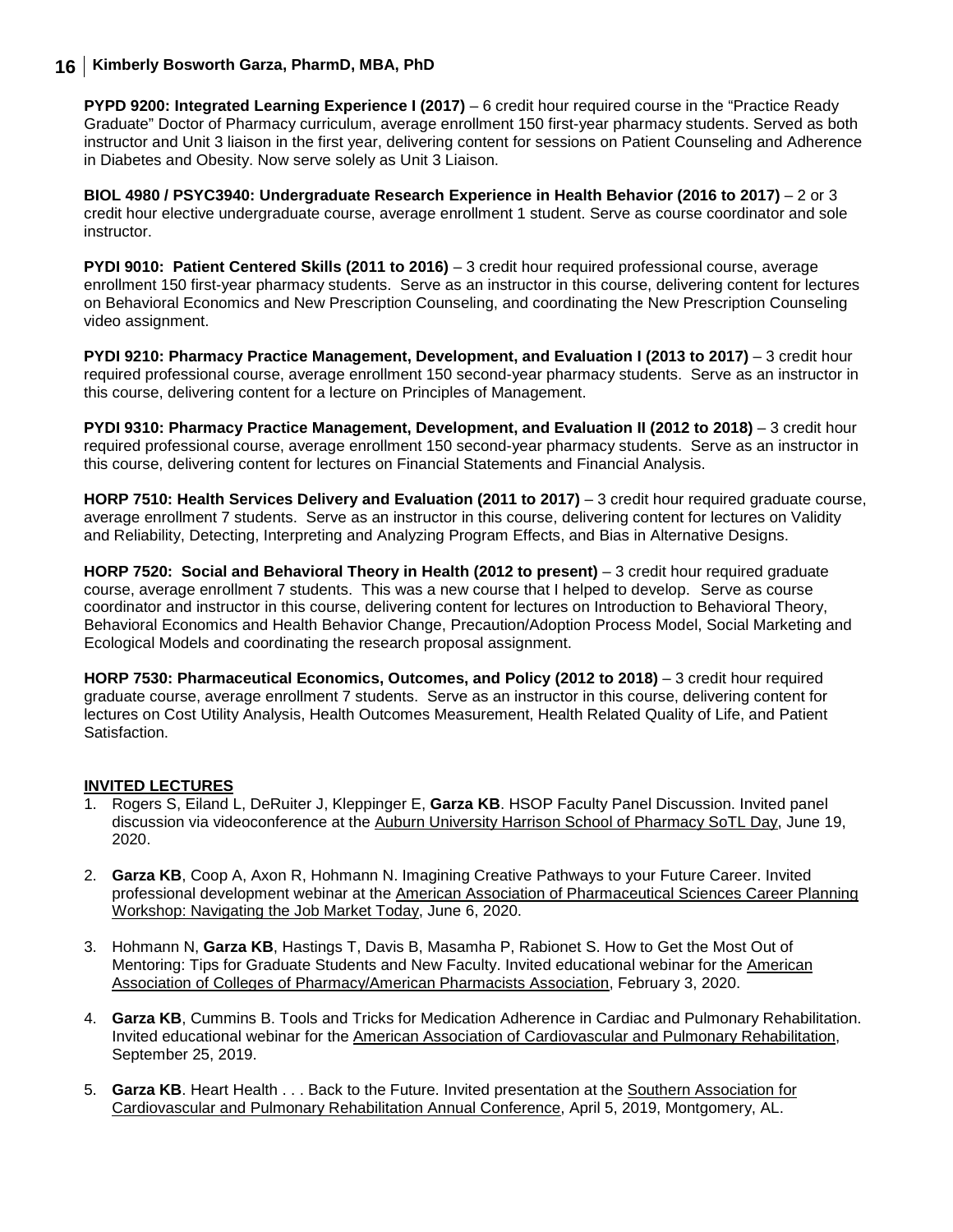- 6. **Garza KB**. Heart Health . . . Back to the Future. Invited presentation at the Alabama State Obesity Task Force Quarterly Meeting, March 1, 2019, Opelika, AL.
- 7. **Garza KB**. Heart Health . . . Back to the Future. Work in Progress presentation at University of Alabama Birmingham Center for Outcomes and Effectiveness Research and Education, January 31, 2019, Birmingham, AL.
- 8. **Garza KB**, Chiney M, Vaillancourt R, Poston P, Gannett P, Johnson L. Is Pharmaceutical Sciences Right for Me? Six Degrees of Separation. A panel discussion at the Society for Advancement of Chicanos/Hispanics and Native Americans in Science Annual Conference, October 12, 2018, San Antonio, TX.
- 9. **Garza KB**. Incorporating behavioral economics for health behavior change into patient-centered care. Workshop delivered to Cardiac Rehabilitation Program Staff at East Alabama Medical Center, August 30, 2018, Opelika, AL.
- 10. **Garza, KB**. Building a multidisciplinary, multi-institutional research working group. Invited as a round table speaker at the American Pharmacists Association – Academy of Pharmaceutical Research and Science Roundtable Breakfast at the APhA Annual Meeting and Exposition, March 17, 2018, Nashville, TN.
- 11. **Garza, KB.** P4P4P: What is it and how can it improve the quality of healthcare? Presentation to the Auburn University Student Chapter of the Academy of Managed Care Pharmacy, April 14, 2017, Auburn, AL.
- 12. **Garza KB** on behalf of the Auburn University Obesity Working Group. Bridging interdisciplinary research and communities to address the obesity epidemic in Alabama. Invited presentation at the Alabama Obesity Task Force Quarterly Meeting, February 19, 2017, Montgomery, AL.
- 13. **Garza KB.** Applying Behavioral Economics to Interventions for Health Behavior Change. Presentation to the University of Houston Department of Pharmaceutical Outcomes and Policy Graduate Seminar, October 11, 2016, via videoconference to Houston, TX.
- 14. **Garza KB**. Owensby JK. Incorporating Behavioral Economics for Health Behavior Change into the Pharmacy Curriculum. Social and Administrative Sciences Section "Emerging Topics in the Social and Administrative Sciences: Roundtable Discussions," at the American Association of Colleges of Pharmacy Annual Meeting, July 26, 2016, Anaheim, CA.
- 15. **Garza KB.** Applying Behavioral Economics to Interventions for Health Behavior Change. Skills Development Mini-Course at the Southern Pharmacy Administration Conference, June 25, 2016, Oxford, MS.
- 16. **Garza KB.** Behavioral Economics in Healthcare. Topic discussion delivered to the Auburn University Pharmaceutical Care Center pharmacy residents, November 16, 2015, Auburn, AL.
- 17. **Garza KB**. Research in behaviors to prevent heart disease and obesity. Presentation delivered to the Auburn University APhA-ASP Student Chapter, February 6, 2015, Auburn, AL.
- 18. **Garza KB**. Behavioral economics: application to health behavior change. Presentation delivered to Dr. Claire Zizza's undergraduate course in nutrition education at Auburn University, September 29, 2014, Auburn, AL.
- 19. **Garza KB**. Delay discounting and preventive health behaviors. Presentation delivered to Dr. Joseph Buckhalt's graduate seminar in counseling psychology at Auburn University, March 5, 2014, Auburn, AL.
- 20. **Blake KB**, Shankar A, Madhavan SS, Ducatman A. Association among cardiometabolic risk factor clustering, weight status and cardiovascular disease in an Appalachian population. Oral presentation at the West Virginia University E.J. Van Liere Memorial Research Convocation and Research Day, April 20, 2010, Morgantown, WV.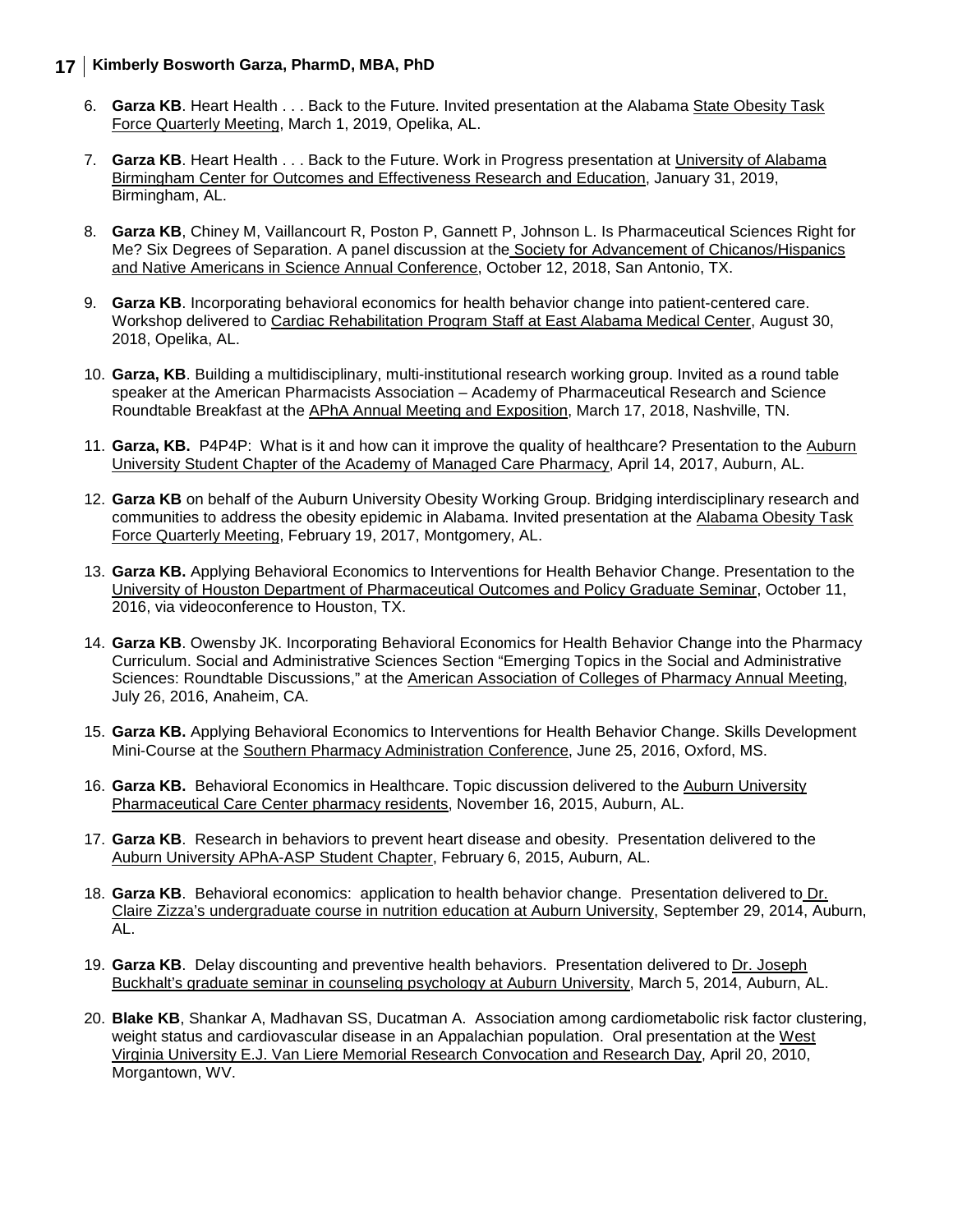21. **Blake KB**, Harris CV, Bradlyn AS, Moore, LC, Abildso L, Coffman J, Purkey M, Chapman D, Kennedy K, Blower K, O'Hara Tompkins N. Evaluation of the school-based components of the WV Healthy Lifestyles Act: physical education/ physical activity findings – Year 1. Keynote Presentation at the West Virginia Health and Physical Education Leadership Academy, March 27, 2009, Shepherdstown, WV.

# **GRADUATE STUDENT SUPERVISION AS MAJOR ADVISOR**

Brandy Davis, PharmD, PhD Student

- 2016-2019 Natalie Hohmann, PharmD, PhD Candidate Dissertation Title: Incorporating Patient Input into Value-based Community Fall Prevention for Older Adults: Evaluating Patient Preferences and Willingness to Pay First Position after Graduation: Assistant Professor of Pharmacy Practice, Auburn University Harrison School of Pharmacy
- 2016-2018 Heba Aref, MS Thesis Title: Comparative Effectiveness of Two Educational Health Mass Media Messages Different in Format First Position after Graduation: Graduate Research Assistant, University of Alberta Faculty of Pharmacy and Pharmaceutical Sciences
- 2013-2015 Thanasak Lertpichitkul, MS Thesis Title: Analyzing the Association between Impulsivity, Diabetes, Eating Behavior, Physical Activity Behavior and Medication Adherence First Position after Graduation: Pharmacist Practitioner Level, Thai Food and Drug Administration
- 2012-2017 Justin Owensby, PharmD, PhD Dissertation Title: Leveraging Behavioral Economics-Based Interventions to Improve Medication Adherence First Position after Graduation: Post-Doctoral Fellow, University of Alabama at Birmingham Division of Rheumatology

# **GRADUATE STUDENT SUPERVISION AS COMMITTEE MEMBER**

- Bidur Banjara, PhD Student Role: Advisory Committee Member 2019-present Yi Zhao, PhD Student Role: Advisory Committee Member 2019-present Cassidi McDaniel, PhD Student Role: Advisory Committee Member 2019-present Kameron Suire, PhD Student Role: Dissertation Committee Member 2018-present Nabin Poudel, PhD Student Role: Advisory Committee Member 2018 Md. Motiur Rahman, PhD Role: Dissertation Committee Member 2017-2019 Lindsey Hohmann, PharmD, PhD Candidate
	- Role: Dissertation Committee Member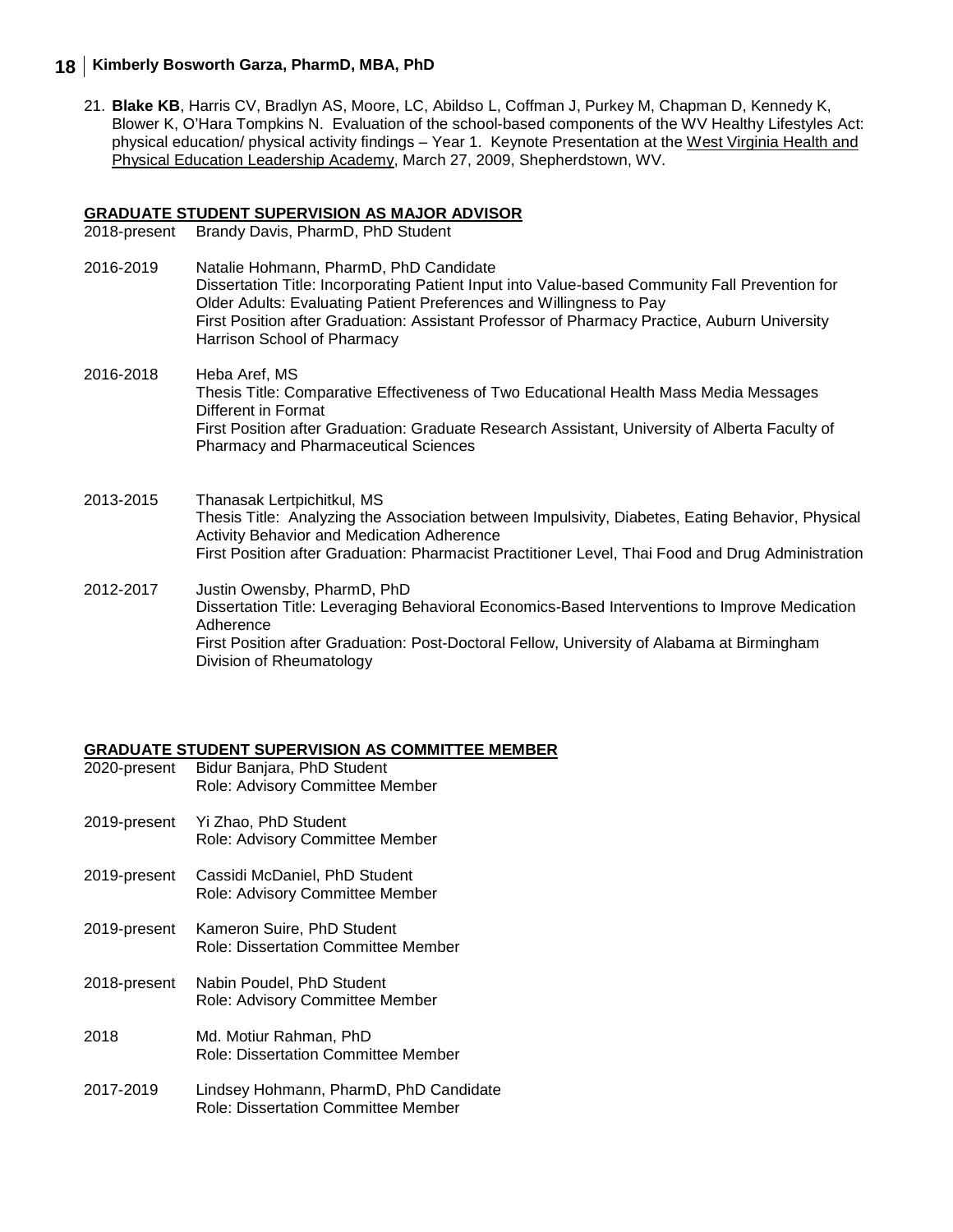| 2017-2019 | Nan Huo, PhD Candidate<br>Role: Dissertation Committee Member            |
|-----------|--------------------------------------------------------------------------|
| 2016-2020 | Ruth Jeminiwa, PhD Student<br><b>Role: Dissertation Committee Member</b> |
| 2016-2018 | Ning Cheng, PhD Candidate<br>Role: Advisory Committee Member             |
| 2013-2016 | Joshua Hollingsworth, PharmD, PhD<br>Role: Dissertation Committee Member |
| 2013-2015 | Benjamin Teeter, PhD<br><b>Role: Dissertation Committee Member</b>       |
| 2013-2015 | Kalyani Sonawane, PhD<br><b>Role: Dissertation Committee Member</b>      |
| 2013-2015 | Gladys Ekong, PhD<br>Role: Advisory Committee Member                     |
| 2013-2014 | Kerri Carr, PhD Student<br>Role: Advisory Committee Member               |
| 2012-2013 | David Elmer, PhD<br><b>Role: Dissertation Committee Member</b>           |
| 2011-2012 | Meng Ding, MS<br>Role: Thesis Committee Member                           |
| 2011-2012 | Saranrat Wittayanukorn, MS                                               |

Role: Thesis Committee Member

#### **EDITORIAL ACTIVITIES AS PEER REVIEWER**

| 2020-present | <b>Eating Behaviors</b>                                  |
|--------------|----------------------------------------------------------|
| 2019-present | <b>Translational Behavioral Medicine</b>                 |
| 2019-present | Journal of Applied Health Economics                      |
| 2018-present | <b>Behavioral Sciences</b>                               |
| 2018-present | American Journal of Pharmaceutical Education             |
| 2017-present | Journal of Cardiopulmonary Rehabilitation and Prevention |
| 2017-present | <b>Nutrients</b>                                         |
| 2016-present | Appetite                                                 |
| 2016-present | Journal of Pharmaceutical and Health Services Research   |
| 2016-present | Pharmacoepidemiology and Drug Safety                     |
| 2016-present | Currents in Pharmacy Teaching and Learning               |
| 2015-present | Maternal and Child Health Journal                        |
| 2014-present | Health Psychology                                        |
| 2013-present | Research in Social and Administrative Pharmacy           |
| 2012-present | Journal of the American Pharmacists Association          |
| 2011-present | <b>Health Education and Behavior</b>                     |
| 2011-present | American Journal of Managed Care                         |
| 1999-present | Annals of Pharmacotherapy                                |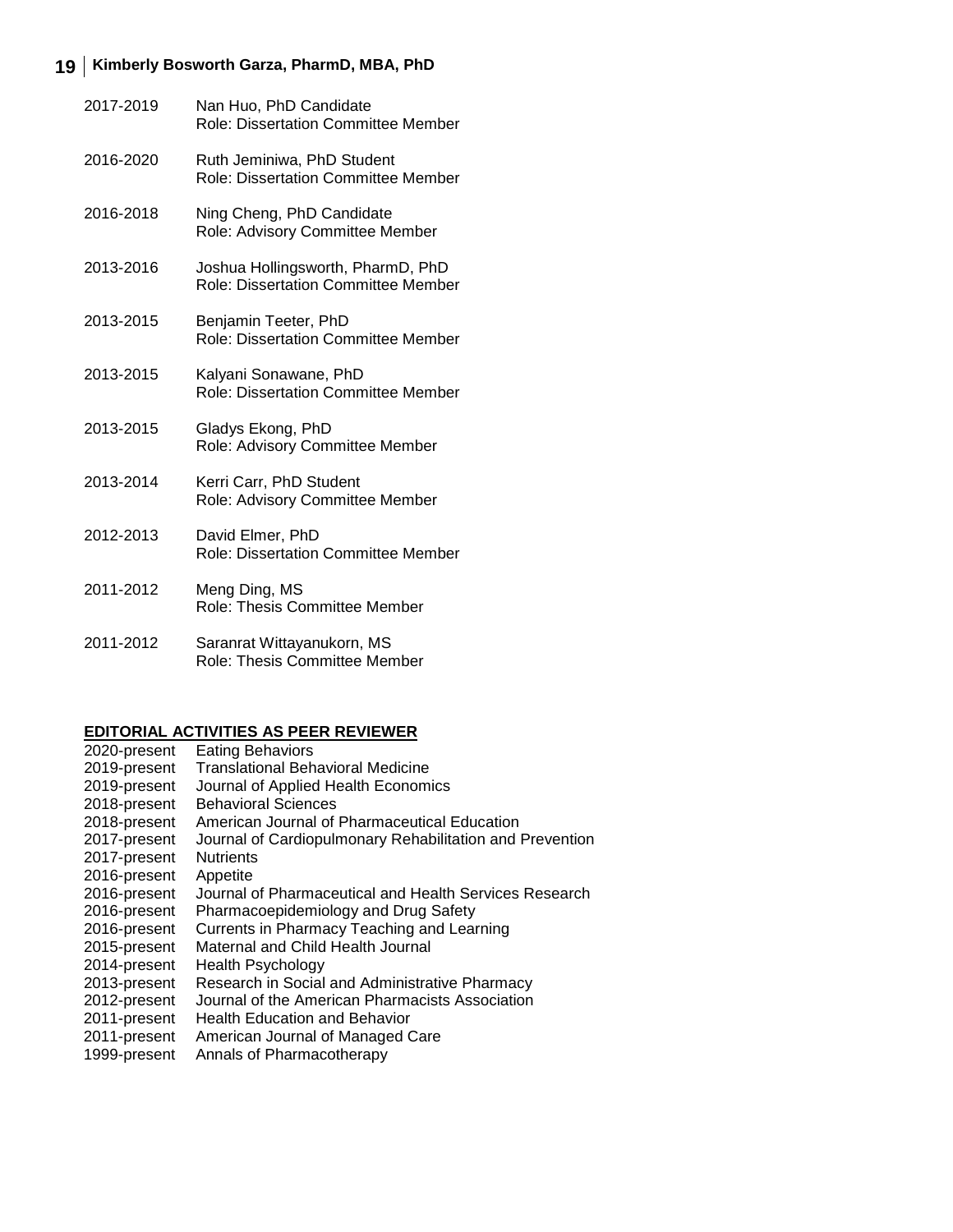#### **LEADERSHIP ROLES**

| 2020-2021    | American Association of Colleges of Pharmacy Research and Graduate Affairs Committee Chair  |
|--------------|---------------------------------------------------------------------------------------------|
| 2019-present | Harrison School of Pharmacy Learning Experience Coordinator for P1 Fall Longitudinal        |
| 2019-present | American Association of Colleges of Pharmacy Graduate Education SIG Chair                   |
| 2018-2019    | American Association of Colleges of Pharmacy Graduate Education SIG Chair Elect             |
| 2017-present | Harrison School of Pharmacy Department of Health Outcomes Research and Policy Graduate      |
|              | Program Officer                                                                             |
| 2017-present | Department of Health Outcomes Research and Policy representative to Faculty Senate          |
| 2017-2019    | American Association of Colleges of Pharmacy Social and Administrative Sciences Section     |
|              | Graduate Programs Committee Chair                                                           |
| 2017-2018    | American Association of Colleges of Pharmacy Graduate Education SIG Planning and            |
|              | Outreach Committee Chair                                                                    |
| 2016-2018    | Auburn University Food Systems Institute Obesity Working Group Leader                       |
| 2013-2014    | American Association of Colleges of Pharmacy Auburn University Harrison School of           |
|              | <b>Pharmacy Faculty Delegate</b>                                                            |
| 2011-2014    | Harrison School of Pharmacy Department of Health Outcomes Research and Policy Graduate      |
|              | Program Officer                                                                             |
| 2009         | West Virginia University Health Sciences Center Student Advisory Board Vice-Chair           |
| 2008-2009    | West Virginia University Student Chapter of the International Society for Pharmacoeconomics |
|              | and Outcomes Research President                                                             |
| 2007-2008    | West Virginia University Student Chapter of the International Society for Pharmacoeconomics |
|              | and Outcomes Research Vice-president                                                        |
|              |                                                                                             |

#### **HARRISON SCHOOL OF PHARMACY COMMITTEES/ROLES**

| 2018-present | Professional Education Committee (PEC)                                                     |
|--------------|--------------------------------------------------------------------------------------------|
| 2018-2019    | ACPE Self-Study Team 6 Reader                                                              |
| 2017-present | Learning Progression Team for Communication                                                |
| 2017-present | <b>Graduate Programs Committee</b>                                                         |
| 2017         | Health Outcomes Research and Policy Department Head Search Committee                       |
| 2017         | <b>Faculty Awards Committee</b>                                                            |
| 2016-present | Learning Community 1                                                                       |
| 2015-2019    | Faculty Advisor for the Harrison School of Pharmacy Student Chapter of the Academy of      |
|              | <b>Managed Care Pharmacy</b>                                                               |
| 2015-2017    | Assessment Committee                                                                       |
| 2015         | Professional Education Subcommittee IV (Postgraduate Education)                            |
| 2017-2018    | <b>PharmD-PhD Steering Committee</b>                                                       |
| 2014         | PharmD-PhD Steering Committee                                                              |
| 2012-2013    | <b>Pharmacy Practice IPPE Faculty Search Committee</b>                                     |
| 2012-2013    | Dean's Budget Advisory Committee                                                           |
| 2011-2017    | Faculty Advisor for the Auburn University Student Chapter of the International Society for |
|              | Pharmacoeconomics and Outcomes Research                                                    |
| 2011-2014    | Office of Teaching, Learning, and Assessment Advisory Committee                            |
| 2011-2014    | <b>Graduate Programs Committee</b>                                                         |
|              |                                                                                            |

# **AUBURN UNIVERSITY COMMITTEES/ROLES**

- 2017 Completed Auburn University Assessment Certificate Program
- 2015 Assessment Quality Working Group Member; participated in the development of the University's Quality of Assessment Rubric

#### **COMMITTEES/ROLES EXTERNAL TO AUBURN UNIVERSITY**

American Association of Colleges of Pharmacy (AACP):

| 2017-present | AACP Auburn University Harrison School of Pharmacy Brand Ambassador (2017-present) |
|--------------|------------------------------------------------------------------------------------|
| 2015-2017    | AACP Graduate Education SIG Outreach Committee                                     |
| 2015-2016    | AACP Graduate Education SIG Scholarship Committee                                  |
| 2011-present | AACP Social and Administrative Sciences Section Graduate Program Committee         |
| 2007-2008    | AACP Graduate Student Programming Committee                                        |